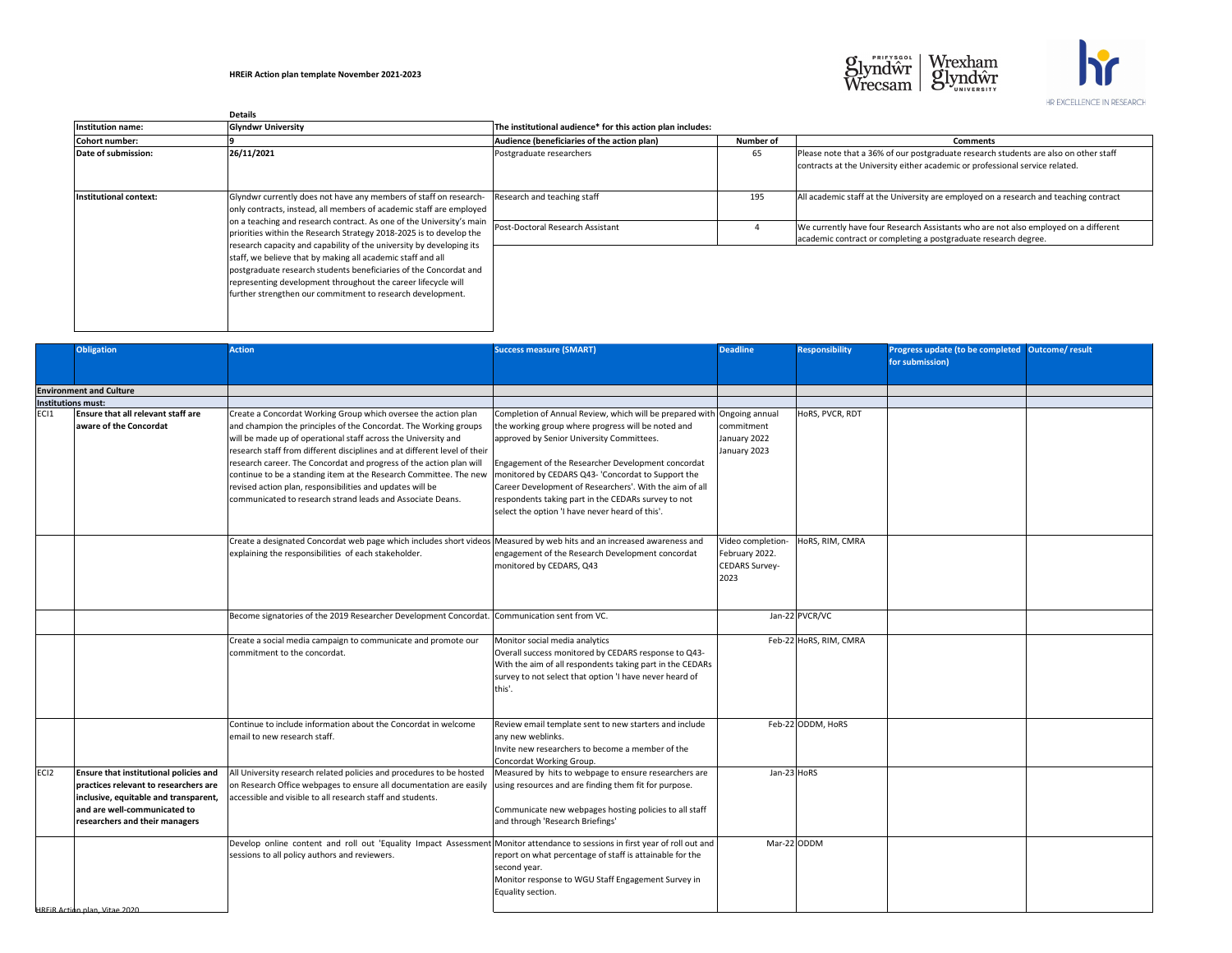|                  |                                                                                                                                                                                                                                                                                                           |                                                                                                                                                                                                                                                                                                                                                                                                 |                                                                                                                                                                                                                                                                                                                           |                                                   |                                         | HR LAULLLLIVUL IIV REJEARUE |
|------------------|-----------------------------------------------------------------------------------------------------------------------------------------------------------------------------------------------------------------------------------------------------------------------------------------------------------|-------------------------------------------------------------------------------------------------------------------------------------------------------------------------------------------------------------------------------------------------------------------------------------------------------------------------------------------------------------------------------------------------|---------------------------------------------------------------------------------------------------------------------------------------------------------------------------------------------------------------------------------------------------------------------------------------------------------------------------|---------------------------------------------------|-----------------------------------------|-----------------------------|
| EC <sub>13</sub> | <b>Promote good mental health and</b><br>wellbeing through, for example, the<br>effective management of workloads<br>and people, and effective policies and<br>practice for tackling discrimination,<br>bullying and harassment, including<br>providing appropriate support for<br>those reporting issues | Recruit 'Champions' who will actively support the mental health and<br>wellbeing agenda at all levels of the organisation.                                                                                                                                                                                                                                                                      | Time to Change Staff champions in place<br>Health & Wellbeing Society in place<br>1 Board Level Champion in place.<br>Monitor CEDAR responses to Q41, 'Your institution<br>actively promotes the importance of good mental health<br>and wellbeing of staff?'                                                             |                                                   | Jun-22 ODDM, WGSU                       |                             |
|                  |                                                                                                                                                                                                                                                                                                           | Introduce a staff health and wellbeing conference to share good<br>practise, raise awareness of the training and resources available to<br>staff.                                                                                                                                                                                                                                               | Monitor attendance and feedback from the sessions to<br>inform future approaches.<br>Monitor CEDAR responses to Q26- 'In which areas have<br>you undertaken, or would you like to undertake, training<br>and other continuing professional development'- Mental<br>Health and Wellbeing'. Review feedback from attendees. |                                                   | Sep-22 ODDM, SAGM                       |                             |
|                  |                                                                                                                                                                                                                                                                                                           | Produce an Annual report on Mental Health and Wellbeing at WGU<br>to highlight key data sets, progress and impact on students and staff<br>and present to the Board of Governors.                                                                                                                                                                                                               | Aim for all respondents taking part in CEDARs to agree or<br>strongly agree to 'Your institution actively promotes the<br>importance of good mental health and wellbeing of staff?'                                                                                                                                       |                                                   | Oct-22 DoO, MHWwg                       |                             |
|                  |                                                                                                                                                                                                                                                                                                           | Establish and co-ordinate a centralised approach to health and<br>wellbeing initiatives, campaigns and events to raise awareness and<br>encourage engagement                                                                                                                                                                                                                                    | Calendar of Events & Campaigns<br>Year on Year increase in Attendance figures.                                                                                                                                                                                                                                            |                                                   | Oct-22 MHWA                             |                             |
| ECI4             | <b>Ensure that managers of researchers</b><br>are effectively trained in relation to<br>equality, diversity and including,<br>wellbeing and mental health                                                                                                                                                 | Continue to progress towards Race Equality Charter application.<br>Produce a staff development programme, that will incorporate face<br>to face delivery, some elements of online learning, access to<br>resources and educational material, awareness raising events and<br>the University's visual commitment to Race equity via<br>communication streams.                                    | HR Committee to monitor progress of action.<br>Monitor overall training and understanding of EDI using<br>CEDARS Q26, Q37, Q41.<br>Monitor staff members understanding of EDI under Equal<br>Opportunities section of the WGU Staff Engagement<br>Survey.                                                                 | action plans and<br>time lines in place           | Ongoing individual   ODDM. HR Committee |                             |
|                  |                                                                                                                                                                                                                                                                                                           | Development of a Menopause Guidance Toolkits to support those<br>who are experiencing Menopause, with one aimed at those<br>experiencing menopause and one aimed at line managers to enable<br>them to support their staff appropriately. The guidance will be<br>launched and supported by a Menopause Café helping to reduce the<br>stigma attached to discussing menopause in the workplace. | Monitor attendance to support Café's.<br>Monitor overall training and understanding of EDI using<br>CEDARS Q26, Q37, Q41.<br>Monitor staff members understanding of EDI under Equal 2021<br>Opportunities section of the WGU Staff Engagement<br>Survey.                                                                  | Guidance and<br>communication<br>launched October | <b>ODDM</b>                             |                             |
|                  |                                                                                                                                                                                                                                                                                                           | Development of a Disability Toolkit, aimed at line managers to<br>enable them to provide support to members of their teams who<br>declare disabilities. Progress towards Disability Confident L3<br>Employer                                                                                                                                                                                    | Ongoing and individual action plan and time line<br>developed to monitor progression towards L3 Employer<br>Monitor overall training and understanding of EDI using<br>CEDARS Q26, Q37, Q41.<br>Monitor staff members understanding of EDI under Equal<br>Opportunities section of the WGU Staff Engagement<br>Survey.    |                                                   | Aug-23 ODDM, HR Committee               |                             |





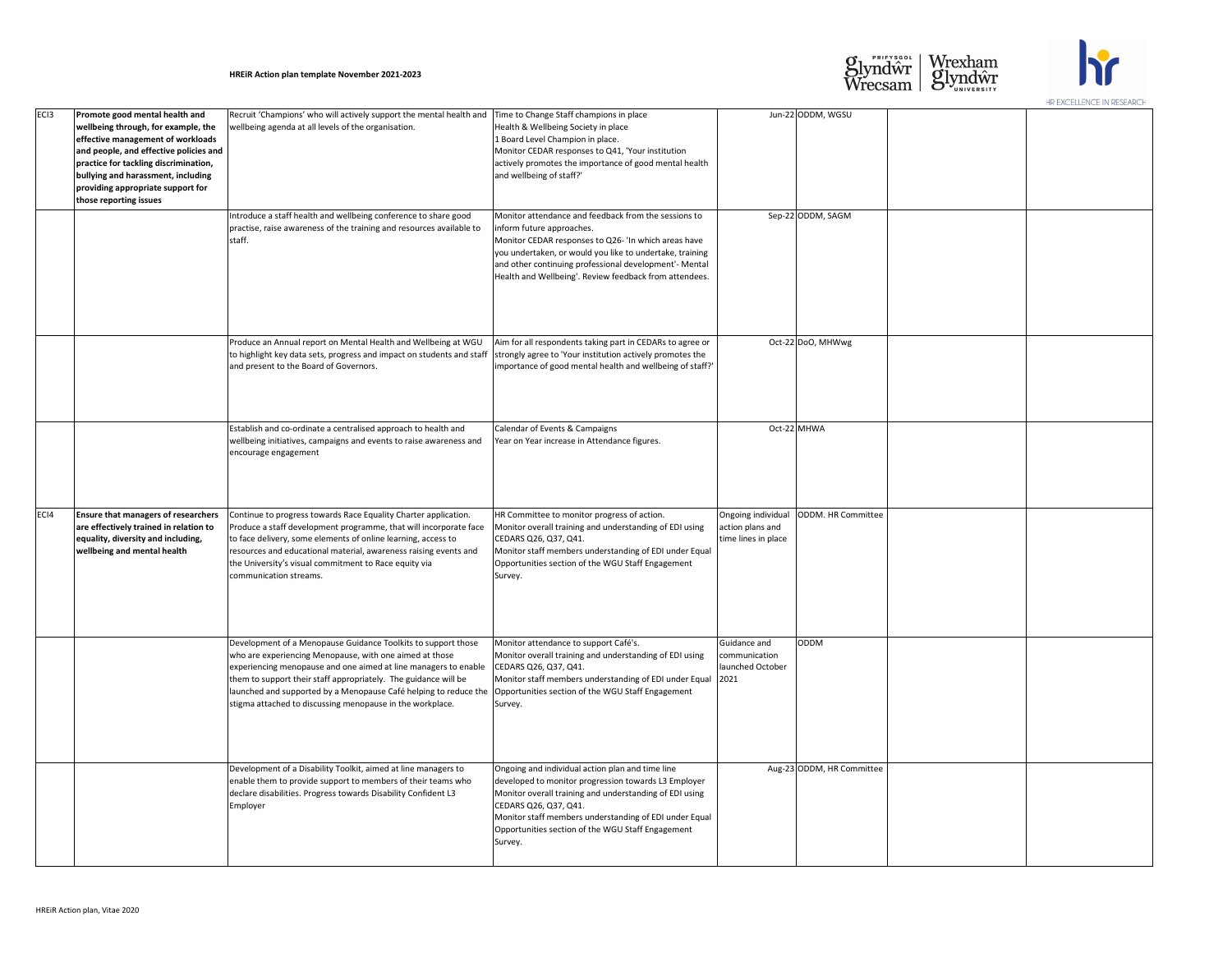|                  |                                                                                                                                                                                                                |                                                                                                                                                                                                                                                                                                                    |                                                                                                                                                                                                                                                                                                                                                                                                                                                                                                                                                                                                                                                                                                                              |                                          |  | TIK EAUELLEINUE IIN REJEARUN |
|------------------|----------------------------------------------------------------------------------------------------------------------------------------------------------------------------------------------------------------|--------------------------------------------------------------------------------------------------------------------------------------------------------------------------------------------------------------------------------------------------------------------------------------------------------------------|------------------------------------------------------------------------------------------------------------------------------------------------------------------------------------------------------------------------------------------------------------------------------------------------------------------------------------------------------------------------------------------------------------------------------------------------------------------------------------------------------------------------------------------------------------------------------------------------------------------------------------------------------------------------------------------------------------------------------|------------------------------------------|--|------------------------------|
|                  |                                                                                                                                                                                                                | Continue to promote and support the progression of female staff<br>through the Advance HE's Aurora Programme; a development<br>programme aimed at female members of staff who work within HE,<br>to support their progression to senior posts and address the<br>imbalance seen in senior posts within the sector. | Increase interest in the programme for the next funded<br>cohort.<br>Monitor overall training and understanding of EDI using<br>CEDARS Q26, Q37, Q41.<br>Monitor staff members understanding of EDI under Equal<br>Opportunities section of the WGU Staff Engagement<br>Survey.                                                                                                                                                                                                                                                                                                                                                                                                                                              | Oct-22 ODDM                              |  |                              |
| EC <sub>15</sub> | <b>Ensure that researchers and their</b><br>managers are aware of, and act in<br>accordance with, the highest<br>standards of research integrity                                                               | A gap analysis of the new Concordat for Research Integrity will take<br>place. Any new areas highlighted will be addressed as part of the<br>action plan for the Research Integrity Concordat                                                                                                                      | Arrange meetings and focus groups with all beneficiaries<br>Initial gap analysis<br>to gauge current understanding of the research integrity<br>and report to be<br>concordat and how they feel it could be further embedded presented to the<br>May 2022 Research<br>into the University's research culture. Report of gap<br>analysis presented to Research Committee with proposed Committee<br>action plan. Monitor researchers understanding of<br>Research Integrity via CEDARS Q41- 'Your institution<br>promotes the highest standards of research integrity and<br>conduct'. Aim for all staff participating in CEDARs to<br>answer with an understanding of the Concordat to<br>Support Research Integrity in Q43. | HoRS                                     |  |                              |
|                  |                                                                                                                                                                                                                |                                                                                                                                                                                                                                                                                                                    |                                                                                                                                                                                                                                                                                                                                                                                                                                                                                                                                                                                                                                                                                                                              |                                          |  |                              |
|                  |                                                                                                                                                                                                                | Create a Research Ethics and Research Integrity training course<br>available for all staff and students.                                                                                                                                                                                                           | Consult with different disciplines and different researchers<br>at different stages of their research career to understand<br>what training needs in Ethics & Integrity are required.                                                                                                                                                                                                                                                                                                                                                                                                                                                                                                                                        | Oct-23 HoRS, RDO, RDT RC,<br><b>RESC</b> |  |                              |
|                  |                                                                                                                                                                                                                |                                                                                                                                                                                                                                                                                                                    | Research Committee and Research Ethics Sub-Committee<br>to monitor progress of development. Monitor researchers<br>understanding and interaction of training for Research<br>Integrity via CEDARS Q26, Q33 Q41, 43                                                                                                                                                                                                                                                                                                                                                                                                                                                                                                           |                                          |  |                              |
|                  |                                                                                                                                                                                                                | Create a designated page on the Research Office webpages which<br>provides tools and resources related to research integrity.                                                                                                                                                                                      | Measured by hits to webpage to ensure researchers are<br>using resources and are finding them fit for purpose. Ask a<br>section of research department leads and post graduate<br>students in they feel the resources have been helpful.<br>CEDARS Q41, Q43                                                                                                                                                                                                                                                                                                                                                                                                                                                                  | Oct-22 HoRS, RIM                         |  |                              |
|                  |                                                                                                                                                                                                                |                                                                                                                                                                                                                                                                                                                    |                                                                                                                                                                                                                                                                                                                                                                                                                                                                                                                                                                                                                                                                                                                              |                                          |  |                              |
| EC <sub>16</sub> | <b>Regularly review and report on the</b><br>quality of the research environment<br>and culture, including seeking<br>feedback from researchers, and use<br>the outcomes to improve institutional<br>practices | Continue to promote and engage all researchers to complete and<br>update Personal Research Plans (PRP), to be discussed with a critical<br>friend and sent to the Research Office.                                                                                                                                 | Research Office to monitor and conduct a qualitative<br>analyse of what researchers have answered in their PRPs<br>around research support, barriers and institutional help. A<br>report detailing these findings will be presented to<br>Research Committee. Meetings with individual<br>researchers will be set up once they have submitted their<br>PRP to discuss their 12 month plans and development<br>needs further.<br>Increase submitted PRPs and renewed PRPs from 51% to<br>70%.                                                                                                                                                                                                                                 | Oct-23 HoRs, RIM, RC                     |  |                              |
|                  |                                                                                                                                                                                                                | Run Research Culture Cafes for all staff and research students to<br>share best practice, raise issues and propose solutions for change.<br>Specific research culture café's will be set up for different level of                                                                                                 | As a new initiative we hope to increase engagement over<br>Run two culture<br>two years of first culture café. Feedback findings to RC.<br>cafes a year and<br>report feedback to<br>RC October 2023<br>Data collected and generated from the Culture Cafe's will                                                                                                                                                                                                                                                                                                                                                                                                                                                            | HoRs, RIM, RDO, ADR                      |  |                              |
|                  |                                                                                                                                                                                                                | research careers, including one primarily for researchers on FTC.                                                                                                                                                                                                                                                  | be presented across the University.                                                                                                                                                                                                                                                                                                                                                                                                                                                                                                                                                                                                                                                                                          |                                          |  |                              |
|                  |                                                                                                                                                                                                                |                                                                                                                                                                                                                                                                                                                    | Monitor overall by using WGU Staff Engagement Survey,<br>by increasing staffs responses to 'Empowering and<br>Involving People' questions.                                                                                                                                                                                                                                                                                                                                                                                                                                                                                                                                                                                   |                                          |  |                              |
|                  | HREIR Action plan, Vitae 2020                                                                                                                                                                                  |                                                                                                                                                                                                                                                                                                                    |                                                                                                                                                                                                                                                                                                                                                                                                                                                                                                                                                                                                                                                                                                                              |                                          |  |                              |





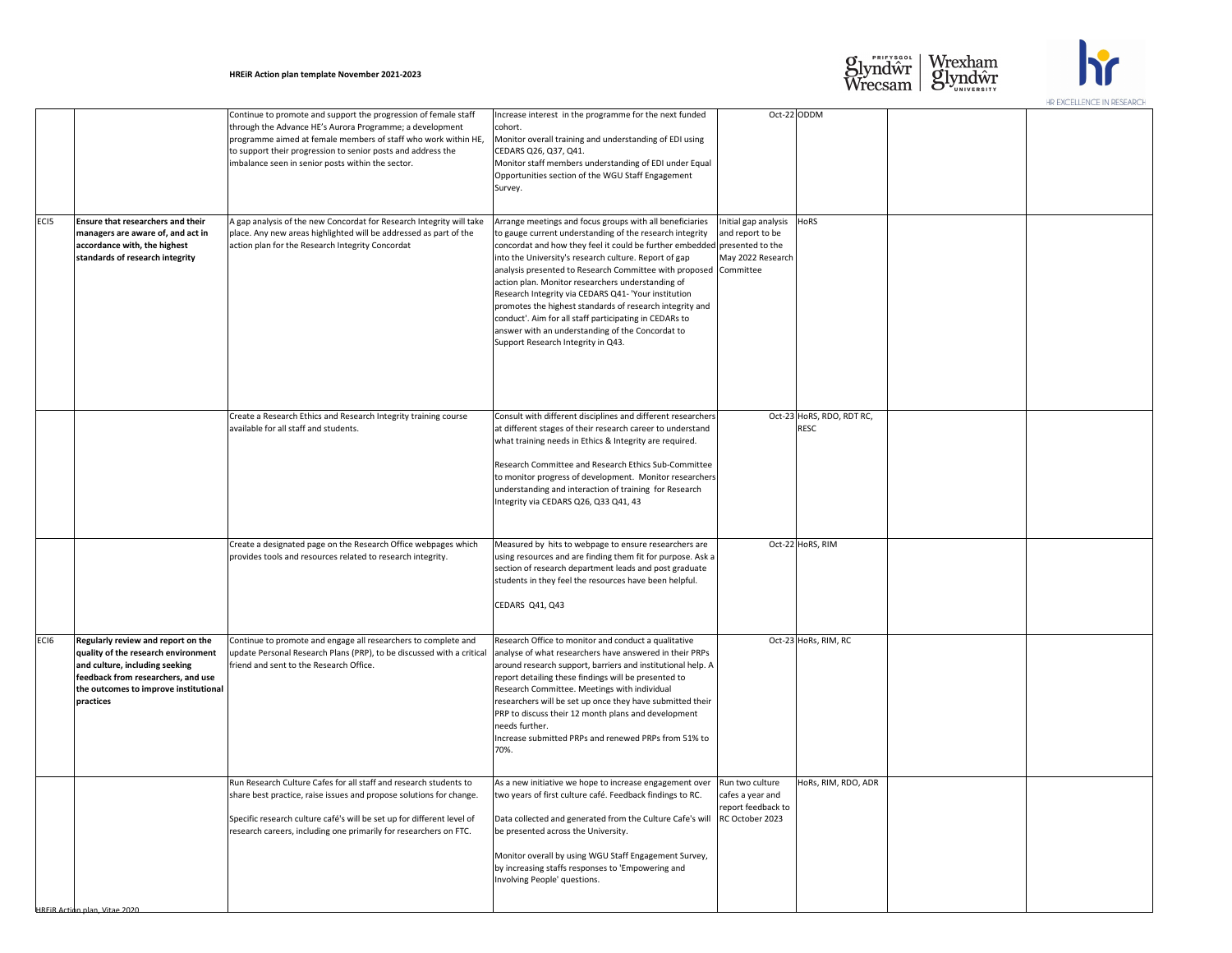|                      |                                                                                                                                                                                                      |                                                                                                                                                                                                                                                                                                                                                                                           |                                                                                                                                                                                                                                                              |                      | HR LAULLLEINUL IIN REULARUH |
|----------------------|------------------------------------------------------------------------------------------------------------------------------------------------------------------------------------------------------|-------------------------------------------------------------------------------------------------------------------------------------------------------------------------------------------------------------------------------------------------------------------------------------------------------------------------------------------------------------------------------------------|--------------------------------------------------------------------------------------------------------------------------------------------------------------------------------------------------------------------------------------------------------------|----------------------|-----------------------------|
|                      |                                                                                                                                                                                                      | Continue to promote and engage all researchers to attend Open<br>House for Research. Ensure the development team follow up with<br>the ideas that are collectively discussed in Open House to further<br>promote collaborative research across the University.                                                                                                                            | Increase engagement by 20% and feedback surveys from<br>these sessions.<br>Create impact case studies from the success stories which<br>come out of presenting at Open House.                                                                                | Sep-23 RDT, RDO      |                             |
|                      |                                                                                                                                                                                                      | Ensure feedback from PRPs and Researcher Training events are taken Report findings and training needs to University Executive<br>into consideration when planning the bi-annual staff conferences to<br>establish themes where staff need further support, guidance and<br>training.<br>Make the bi-annual staff conferences available for PGR students to<br>both attend and present at. | team when planning conferences and events.                                                                                                                                                                                                                   | Sep-23 HoRS, RDT, ET |                             |
| <b>Funders must:</b> |                                                                                                                                                                                                      |                                                                                                                                                                                                                                                                                                                                                                                           |                                                                                                                                                                                                                                                              |                      |                             |
| ECF1                 | Including requirements which promote<br>equitable, inclusive and positive<br>research cultures and environments in<br>relevant funding calls, terms and<br>conditions, grant reporting, and policies |                                                                                                                                                                                                                                                                                                                                                                                           |                                                                                                                                                                                                                                                              |                      |                             |
| ECF <sub>2</sub>     | Consider how funding opportunities<br>and policies can facilitate different<br>patterns and ways of working, and<br>promote the wellbeing and mental<br>health of researchers                        |                                                                                                                                                                                                                                                                                                                                                                                           |                                                                                                                                                                                                                                                              |                      |                             |
| ECF3                 | Ensure that funding call requirements<br>and selection processes offer equality<br>of opportunity between different<br>groups of researchers, recognise<br>personal contexts, and promote            |                                                                                                                                                                                                                                                                                                                                                                                           |                                                                                                                                                                                                                                                              |                      |                             |
|                      | Managers of researchers must:                                                                                                                                                                        |                                                                                                                                                                                                                                                                                                                                                                                           |                                                                                                                                                                                                                                                              |                      |                             |
| ECM1                 | Undertake relevant training and<br>equality, diversity and inclusion, and<br>put this into practice in their work                                                                                    | Ensure that managers of researchers engage with newly developed<br>development opportunities related to online content for 'Equality Impact Assessment sessions'.                                                                                                                                                                                                                         | New sessions to be attended by 80% of managers in first<br>year of roll out.                                                                                                                                                                                 | Feb-23 ODDM          |                             |
|                      |                                                                                                                                                                                                      | Ensure managers of researchers have received and engaged with the 100% completion of all Managers of researchers. Monitor<br>Hate Crime Toolkit, aimed at line managers to enable them to overall training and understanding of EDI using CEDARS<br>provide support and educate their team members in relation to hate $Q26$ , $Q37$ , $Q41$ .<br>crime incidents.                        | Monitor line managers understanding of EDI under Equal<br>Opportunities section of the WGU Staff Engagement<br>Survey.                                                                                                                                       | Oct-22 ODDM          |                             |
|                      |                                                                                                                                                                                                      | Ensure managers of researchers have received and engaged with the<br>new Disability Toolkit, aimed at line managers to enable them to<br>provide support to members of their teams who declare disabilities.                                                                                                                                                                              | 100% Completion of all Managers of Researcher.<br>Monitor overall training and understanding of EDI using<br>CEDARS Q26, Q37, Q41.<br>monitor line managers understanding of EDI under Equal<br>Opportunities section of the WGU Staff Engagement<br>Survey. | Oct-22 ODDM          |                             |
|                      |                                                                                                                                                                                                      | Ensure managers of researchers have completed the Equality &<br>Diversity Session.                                                                                                                                                                                                                                                                                                        | Monitor and review attendance of managers completing E<br>& D training.<br>100% of research managers to have completed training.                                                                                                                             | Feb-23 ODDM          |                             |





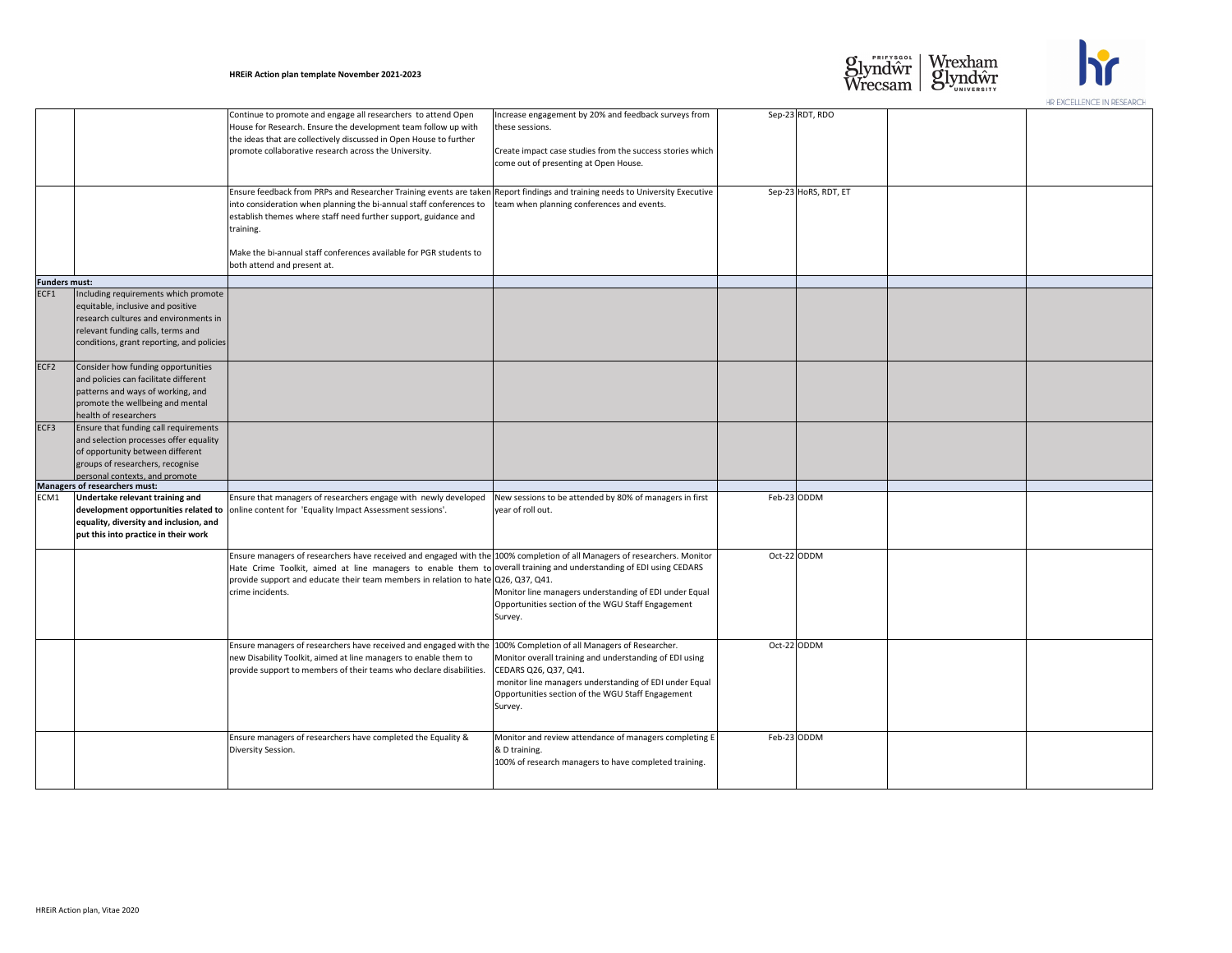|                                  |                                                                                                                                                                                                                                             |                                                                                                                                                                                                                                                                                                                                                                                                                                                                                                              |                                                                                                                                                                                                                    |                                                                        | HR EAUELLEINUE IIN RESEARUH |
|----------------------------------|---------------------------------------------------------------------------------------------------------------------------------------------------------------------------------------------------------------------------------------------|--------------------------------------------------------------------------------------------------------------------------------------------------------------------------------------------------------------------------------------------------------------------------------------------------------------------------------------------------------------------------------------------------------------------------------------------------------------------------------------------------------------|--------------------------------------------------------------------------------------------------------------------------------------------------------------------------------------------------------------------|------------------------------------------------------------------------|-----------------------------|
| ECM <sub>2</sub>                 | act in accordance with the highest<br>standards of research integrity and<br>professional conduct                                                                                                                                           | Ensure that they and their researchers   A review of research ethics, research integrity and research data<br>governance will be completed alongside the gap analysis of the<br>Research Integrity Concordat discussed in EC15.<br>The review will evaluate the roles and responsibilities of managers of Standing agenda item at the Research Committee to<br>researchers working with them to assess and communicate how to<br>embed the highest standards of research practice within a research<br>team. | Hold meetings with research managers to discuss research<br>integrity.<br>monitor progress.                                                                                                                        | $Mar-22$ HoRS                                                          |                             |
| ECM <sub>3</sub>                 | <b>Promote a healthy working</b><br>environment that supports<br>researchers' wellbeing and mental<br>health, including reporting and<br>addressing incidents of discrimination,<br>bullying and harassment, and poor<br>research integrity | Review staff development and induction strategies to ensure mental<br>health and wellbeing is embedded and promoted as part of the<br>processes.                                                                                                                                                                                                                                                                                                                                                             | Health & Wellbeing information included as part of the 'on<br>boarding' and in Induction session.                                                                                                                  | Sep-22 Head of HR/ODDM                                                 |                             |
|                                  |                                                                                                                                                                                                                                             | Establish a health and wellbeing hub to co-ordinate information,<br>support and service provision, jointly with the SU and external<br>agencies.                                                                                                                                                                                                                                                                                                                                                             | Launch of electronic and physical hub.<br>Monitor Managers response to CEDARS-Q26- 'Respond to<br>any issues relating to health and wellbeing'                                                                     | May-22 SAGM, WGSU, Estates                                             |                             |
|                                  |                                                                                                                                                                                                                                             | Embed mental health and wellbeing into our Personal Tutor<br>development programme                                                                                                                                                                                                                                                                                                                                                                                                                           | Training programme in place as part of revised Personal<br>Tutor Framework.<br>Monitor responses to Q26, 33                                                                                                        | Oct-22 SAGM, Personal Tutor<br><b>T&amp;F Group</b>                    |                             |
| ECM4                             | Consider fully, in accordance with<br>statutory rights and institutional<br>policies, flexible working requests and<br>other appropriate arrangements to<br>support researchers                                                             | No immediate action was identified, the obligation is adequately<br>covered through existing provision and/or initiatives.                                                                                                                                                                                                                                                                                                                                                                                   | Monitor responses to CEDARS Q14, Q25 to review if any<br>future actions will be required.                                                                                                                          | Sep-23 $n/a$                                                           |                             |
| ECM5                             | <b>Engage with opportunities to</b><br>contribute to policy development<br>aimed at creating a more positive<br>research environment and culture<br>within their institution                                                                | Participate in and encourage staff to attend the Research Culture<br>Cafes to share best practice, raise issues and propose solutions for<br>change.                                                                                                                                                                                                                                                                                                                                                         | Increase engagement over first two years of new<br>initiative.<br>Create and share across the University discussion and<br>findings of the Culture Cafes.                                                          | Oct-23 HoRS, RIM, RDT, RDO                                             |                             |
| <b>Researchers must:</b><br>ECR1 | Actively contribute to the<br>development and maintenance of a<br>supportive, fair and inclusive research times a year.<br>culture and be a supportive colleague,<br>particularly to newer researchers and<br>students                      | Continue to encourage and promote research staff and students to<br>attend and present at the Open House for research, taking place 4                                                                                                                                                                                                                                                                                                                                                                        | Increase attendance to Open House by 20% over two<br>years.<br>Create Impact Case Studies of the sessions and how they<br>have contributed to research development.                                                | Oct-23 RDT, RDO                                                        |                             |
|                                  |                                                                                                                                                                                                                                             | Encourage Research Staff and students to participate in new<br>Research Culture Cafes to share best practice, raise issues and<br>propose solutions for change<br>Specific research culture café's will be set up for different level of<br>research careers, including one primarily for researchers on FTC.                                                                                                                                                                                                | Increase engagement over two years of first culture café.<br>Feedback progress and findings to RC.<br>Create and share across the University the discussion and  RC October 2023<br>findings of the Culture Cafes. | HoRS, RDO<br>Run two culture<br>cafes a year and<br>report feedback to |                             |
|                                  |                                                                                                                                                                                                                                             | The development of a new staff mentor scheme will be launched in<br>2022.                                                                                                                                                                                                                                                                                                                                                                                                                                    | Monitor uptake and use of mentor scheme, receive<br>qualitative feedback on the scheme.                                                                                                                            | Jan-22 ODDM                                                            |                             |
| ECR <sub>2</sub>                 | <b>Ensure they act in accordance with</b><br>employer and funder policies related<br>to research integrity, and equality,<br>diversity and inclusion                                                                                        | Engage with and promote the provision to support Research<br>Integrity. Release of Research Integrity resources available on<br>Research Office Webpages.                                                                                                                                                                                                                                                                                                                                                    | As well as discussing research integrity at an institutional<br>and Management level, researchers including ECR and<br>PGRs will be asked to feed in to the review of Research<br>Integrity at the University.     | Oct-22 HoRS                                                            |                             |
|                                  | HREIR Action plan, Vitae 2020                                                                                                                                                                                                               |                                                                                                                                                                                                                                                                                                                                                                                                                                                                                                              | Monitor CEDAR responses to Q26, Q33, Q41, Q43                                                                                                                                                                      |                                                                        |                             |





HD EXCELLENCE IN DESEADCH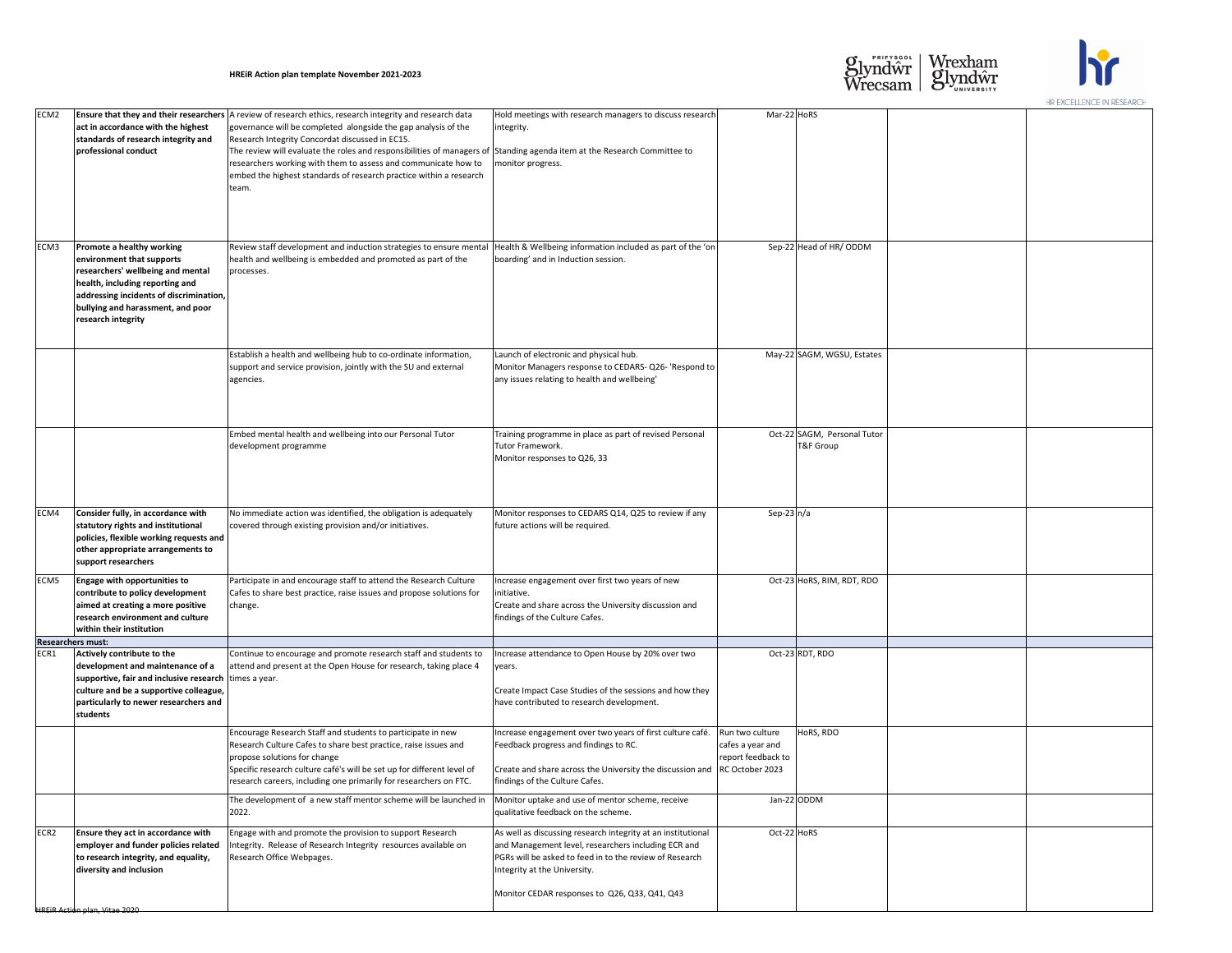| ECR3              | Take positive action towards<br>maintaining their wellbeing and<br>mental health                                                                                                                             | See ECI4 & ECM3                                                                                                                                                                                                                                                                                                                                                                                  | Monitor CEDAR responses to Q42- You take positive<br>action to maintain your mental health and wellbeing?                                                                                                                                                                                                                                   |
|-------------------|--------------------------------------------------------------------------------------------------------------------------------------------------------------------------------------------------------------|--------------------------------------------------------------------------------------------------------------------------------------------------------------------------------------------------------------------------------------------------------------------------------------------------------------------------------------------------------------------------------------------------|---------------------------------------------------------------------------------------------------------------------------------------------------------------------------------------------------------------------------------------------------------------------------------------------------------------------------------------------|
| ECR4              | Use available mechanisms to report<br>staff who fail to meet the expected<br>standards of behaviour, particularly in<br>relation to discrimination,<br>harassment, bullying, and research<br>misconduct      | Dignity at Work Policy and procedure to be reviewed. Any changes<br>communicated to all staff.                                                                                                                                                                                                                                                                                                   | Monitor CEDAR responses- Q38 To what extent do you<br>agree with the following statements in relation to bullying<br>and harassment?                                                                                                                                                                                                        |
|                   |                                                                                                                                                                                                              | Review misconduct procedure ensuring the line of reporting any<br>potential issues are transparent, clear and fair. Hold focus groups<br>with different levels of researchers to discuss ideas about<br>mechanisms of reporting and raising issues of research misconduct.                                                                                                                       | Research Committee to oversee review of research<br>misconduct procedure.<br>Focus group outcomes and actions to be reported to RC.                                                                                                                                                                                                         |
| ECR5              | <b>Consider opportunities to contribute</b><br>to policy development aimed at<br>creating a more positive research<br>environment and culture within their<br>institution                                    | Review and establish a mechanism to ensure that research staff,<br>including ECR and PGRs have representation at committee level.                                                                                                                                                                                                                                                                | Monitor via WGU Staff Engagement Survey under<br>'Empowering and Involving People'.<br>Conduct focus group meetings with PGR representatives.                                                                                                                                                                                               |
|                   |                                                                                                                                                                                                              | Engage with Research Culture Cafes to share best practice, raise<br>issues and propose solutions for change<br>Specific research culture café's will be set up for different level of<br>research careers, including one primarily for researchers on FTC.                                                                                                                                       | Monitor attendance and level of researcher attending<br>these sessions.<br>Monitor via CEDARS, Q16- 'Institutional policy and<br>decision making' Q42<br>Monitor via WGU Staff Engagement Survey under<br><b>Empowering and Involving People</b><br>Create and share across the University discussion and<br>findings of the Culture Cafes. |
| <b>Employment</b> |                                                                                                                                                                                                              |                                                                                                                                                                                                                                                                                                                                                                                                  |                                                                                                                                                                                                                                                                                                                                             |
|                   | <b>Institutions must:</b>                                                                                                                                                                                    |                                                                                                                                                                                                                                                                                                                                                                                                  |                                                                                                                                                                                                                                                                                                                                             |
| E11               | <b>Ensure open, transparent and merit-</b><br>based recruitment, which attracts<br>excellent researchers, using fair and<br>inclusive selection and appointment<br>practices                                 | No immediate action was identified, the obligation is adequately<br>covered through existing provision and/or initiatives.                                                                                                                                                                                                                                                                       | Monitor responses to CEDARS Q19, Q25 to review if any<br>future actions will be required.                                                                                                                                                                                                                                                   |
| EI <sub>2</sub>   | Provide an effective induction,<br>ensuring that researchers are<br>integrated into the community and<br>are aware of policies and practices<br>relevant to their position                                   | Include a research page in the induction handbook to introduce the<br>research office, the services of support available and the where to<br>find related research policies, procedure, obligations and<br>responsibilities.<br>Hold consultation with current research staff on the induction<br>process and ask them what useful information about research they<br>would want to be included. | Monitor via CEDARS-Q20- 'When you started with your<br>current employer how useful did you find your induction'<br>Review consultation to create new research office<br>induction initiative.                                                                                                                                               |
|                   |                                                                                                                                                                                                              | Create a new process of research induction with the research office<br>for all new research staff at the University.<br>Encourage researchers as part of the induction process to develop a<br>personal research plan and send it to the research office.                                                                                                                                        | Generate feedback from these induction sessions to see if<br>they found this process useful and if this has an effect on<br>being further involved in research development events<br>such as the research office training and open house.                                                                                                   |
| E <sub>13</sub>   | Provide clear and transparent merit-<br>based recognition, reward and<br>promotion pathways that recognise<br>the full range of researchers'<br>contributions and the diversity of<br>personal circumstances | No immediate action was identified, the obligation is adequately<br>covered through existing provision and/or initiatives.                                                                                                                                                                                                                                                                       | Monitor responses to CEDARS Q14, Q17, Q28<br>Monitor responses to WGU Staff Engagement Survey<br>under 'Building Capability' to review if any future actions<br>will be required.                                                                                                                                                           |

| ?                          |              | Aug-23 See ECI4 & ECM3 |  |
|----------------------------|--------------|------------------------|--|
| ou<br>llying               |              | $Mar-23$ ODDM          |  |
| RC.                        | Oct-22 HoRS  |                        |  |
| ives.                      |              | Oct-23 ODDM, HoRS, ET  |  |
| g<br>d                     | Oct-23 HoRS  |                        |  |
|                            |              |                        |  |
| any                        | $Sep-23n/a$  |                        |  |
| bur<br>tion'               |              | Jul-22 HoRS, ODDM      |  |
| see if $ $<br>t on:<br>ıts |              | Jul-22 HoRS, ODDM, AD  |  |
| ions                       | Sep-23 $n/a$ |                        |  |





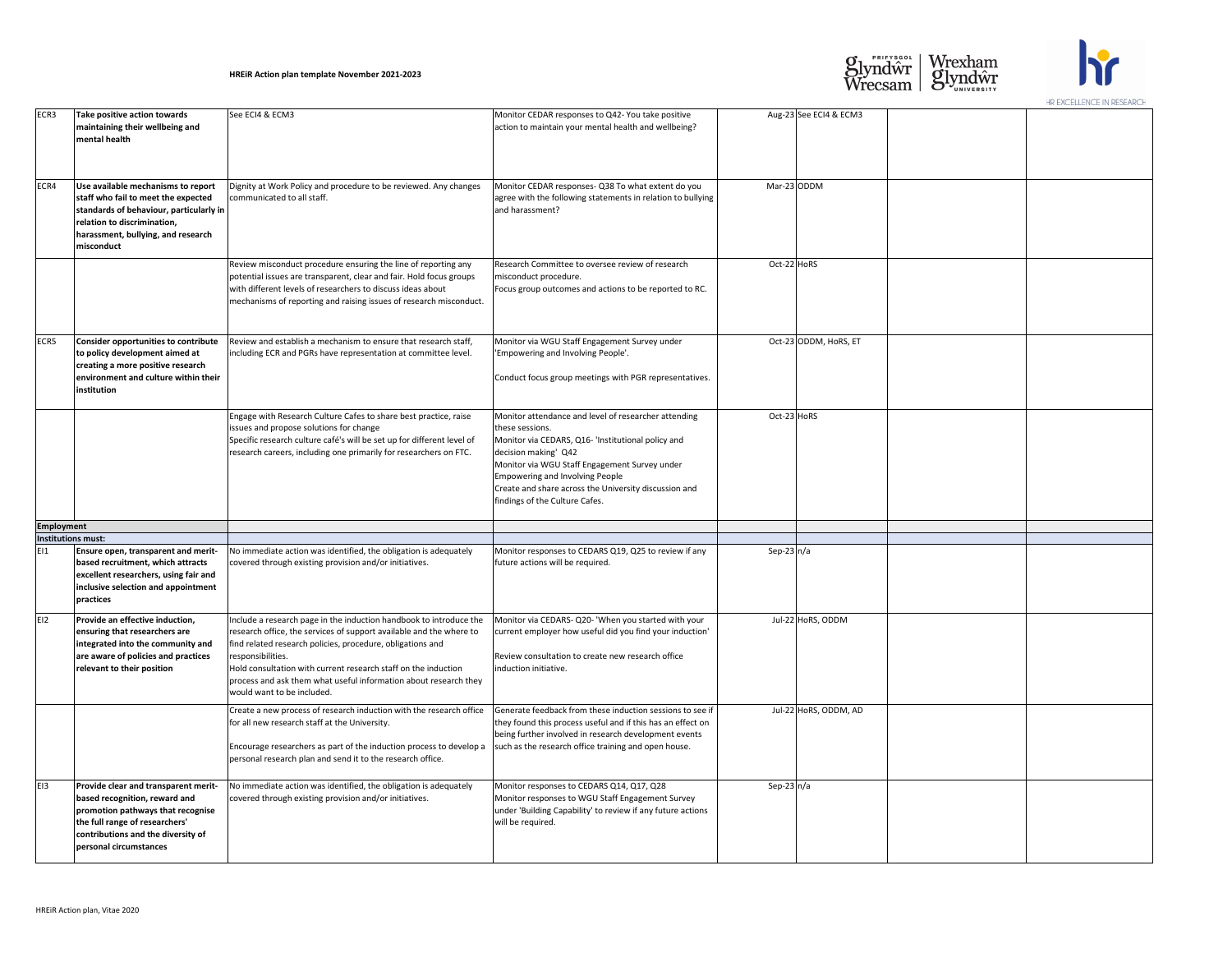| Sep-23 HoE, ODDM<br>E <sub>14</sub><br>Provide effective line and project<br>Continue to promote staff to take part in the Future Leaders<br>Monitor uptake and feedback of both programmes.<br>programmes which is offered to staff at lower levels. Pilot the WGU<br>Review responses to CEDARs Q26, Q30, Q33<br>management training opportunities<br>for managers of researchers, heads of Leader programme aimed at higher level.<br>department and equivalent<br>Sep-23 HoRS, ADR, HoE<br>Review the current Programme leader training that is in place to<br>Review and analyse feasibility of the training programme<br>establish if a similar development training programme can be put in<br>and report to the RC.<br>Review<br>place specifically for researcher managers.<br>responses to CEDARs Q26, 30, 33<br>E <sub>I5</sub><br>Sep-23 $n/a$<br><b>Ensure that excellent people</b><br>No immediate action was identified, the obligation is adequately<br>Monitor responses to CEDARS Q14, 16, 17 to review if any  <br>management is championed<br>covered through existing provision and/or initiatives.<br>future actions will be required.<br>throughout the organisation and<br>embedded in institutional culture,<br>through annual appraisals,<br>transparent promotion criteria, and<br>workload allocation<br>Sep-23 $n/a$<br>EI6<br>No immediate action was identified, the obligation is adequately<br>Seek to improve job security for<br>Monitor responses to CEDARS Q14, 25, to review if any<br>researchers, for example through<br>covered through existing provision and/or initiatives.<br>future actions will be required.<br>more effective redeployment<br>processes and greater use of open-<br>ended contracts, and report on<br>Oct-23 ODDM, HoRS, ET<br>EI7<br><b>Consider researchers and their</b><br>Review and establish a mechanism to ensure that research staff,<br>Monitor via WGU Staff Engagement Survey under<br>Empowering and Involving People. Conduct focus group<br>including FTC and PGRs have representation at committee level.<br>managers as key stakeholders within<br>the institution and provide them with<br>meetings with PGR representatives.<br>formal opportunities to engage with<br>relevant organisational policy and<br>decision-making<br><b>Funders must:</b><br>EF1<br>Include requirements which support<br>the improvement of working<br>conditions for researchers, in relevant<br>funding calls, terms and conditions,<br>grant reporting, and policies<br>EF <sub>2</sub><br>Review the impact of relevant funding<br>call requirements on researchers'<br>employment, particularly in relation<br>to career progression and lack of job<br>security<br>EF3<br>Support institutions to develop<br>policies and frameworks to promote<br>sustainable employment<br>arrangements and enhance job<br>security, and provide opportunities<br>for career progression<br>EF4<br>Consider the balance of their relevant<br>funding streams in providing access to<br>research funding and its impact at all<br>career levels<br>Managers of researchers must:<br>Sep-23 HoRS, ADR, HoE<br>Undertake relevant training and<br>See all actions under EI4<br>EM1<br>See all success measures under E14<br>development opportunities so that<br>they can manage researchers<br>effectively and fulfil their duty of care<br>Sep-22 HoRS, DM<br>EM <sub>2</sub><br>Ensure all relevant employment legislations and codes of practice<br>Monitor web page hits. Review annual staff survey.<br>Familiarise themselves, and work in<br>are easily accessible to all staff and research students on our<br>accordance with, relevant<br>employment legislation and codes of $\vert$ webpages including guidance on terms and conditions of grant<br>practice, institutional policies, and the  funding.<br>terms and conditions of grant funding<br>EM <sub>3</sub><br>Sep-23 $n/a$<br>Commit to, and evidence, the<br>No immediate action was identified, the obligation is adequately<br>Monitor responses to CEDARS Q25, to review if any future<br>inclusive, equitable and transparent<br>covered through existing provision and/or initiatives.<br>actions will be required.<br>recruitment, promotion and reward of<br>researchers |  |  |  |  |
|-------------------------------------------------------------------------------------------------------------------------------------------------------------------------------------------------------------------------------------------------------------------------------------------------------------------------------------------------------------------------------------------------------------------------------------------------------------------------------------------------------------------------------------------------------------------------------------------------------------------------------------------------------------------------------------------------------------------------------------------------------------------------------------------------------------------------------------------------------------------------------------------------------------------------------------------------------------------------------------------------------------------------------------------------------------------------------------------------------------------------------------------------------------------------------------------------------------------------------------------------------------------------------------------------------------------------------------------------------------------------------------------------------------------------------------------------------------------------------------------------------------------------------------------------------------------------------------------------------------------------------------------------------------------------------------------------------------------------------------------------------------------------------------------------------------------------------------------------------------------------------------------------------------------------------------------------------------------------------------------------------------------------------------------------------------------------------------------------------------------------------------------------------------------------------------------------------------------------------------------------------------------------------------------------------------------------------------------------------------------------------------------------------------------------------------------------------------------------------------------------------------------------------------------------------------------------------------------------------------------------------------------------------------------------------------------------------------------------------------------------------------------------------------------------------------------------------------------------------------------------------------------------------------------------------------------------------------------------------------------------------------------------------------------------------------------------------------------------------------------------------------------------------------------------------------------------------------------------------------------------------------------------------------------------------------------------------------------------------------------------------------------------------------------------------------------------------------------------------------------------------------------------------------------------------------------------------------------------------------------------------------------------------------------------------------------------------------------------------------------------------------------------------------------------------------------------------------------------------------------------------------------------------------------------------------------------------------------------------------------------------------------------------------------------------------------------------------------------------------------------------------------------------------------------------------------------------------------------------------------------------------------------------------------------------------|--|--|--|--|
|                                                                                                                                                                                                                                                                                                                                                                                                                                                                                                                                                                                                                                                                                                                                                                                                                                                                                                                                                                                                                                                                                                                                                                                                                                                                                                                                                                                                                                                                                                                                                                                                                                                                                                                                                                                                                                                                                                                                                                                                                                                                                                                                                                                                                                                                                                                                                                                                                                                                                                                                                                                                                                                                                                                                                                                                                                                                                                                                                                                                                                                                                                                                                                                                                                                                                                                                                                                                                                                                                                                                                                                                                                                                                                                                                                                                                                                                                                                                                                                                                                                                                                                                                                                                                                                                                                             |  |  |  |  |
|                                                                                                                                                                                                                                                                                                                                                                                                                                                                                                                                                                                                                                                                                                                                                                                                                                                                                                                                                                                                                                                                                                                                                                                                                                                                                                                                                                                                                                                                                                                                                                                                                                                                                                                                                                                                                                                                                                                                                                                                                                                                                                                                                                                                                                                                                                                                                                                                                                                                                                                                                                                                                                                                                                                                                                                                                                                                                                                                                                                                                                                                                                                                                                                                                                                                                                                                                                                                                                                                                                                                                                                                                                                                                                                                                                                                                                                                                                                                                                                                                                                                                                                                                                                                                                                                                                             |  |  |  |  |
|                                                                                                                                                                                                                                                                                                                                                                                                                                                                                                                                                                                                                                                                                                                                                                                                                                                                                                                                                                                                                                                                                                                                                                                                                                                                                                                                                                                                                                                                                                                                                                                                                                                                                                                                                                                                                                                                                                                                                                                                                                                                                                                                                                                                                                                                                                                                                                                                                                                                                                                                                                                                                                                                                                                                                                                                                                                                                                                                                                                                                                                                                                                                                                                                                                                                                                                                                                                                                                                                                                                                                                                                                                                                                                                                                                                                                                                                                                                                                                                                                                                                                                                                                                                                                                                                                                             |  |  |  |  |
|                                                                                                                                                                                                                                                                                                                                                                                                                                                                                                                                                                                                                                                                                                                                                                                                                                                                                                                                                                                                                                                                                                                                                                                                                                                                                                                                                                                                                                                                                                                                                                                                                                                                                                                                                                                                                                                                                                                                                                                                                                                                                                                                                                                                                                                                                                                                                                                                                                                                                                                                                                                                                                                                                                                                                                                                                                                                                                                                                                                                                                                                                                                                                                                                                                                                                                                                                                                                                                                                                                                                                                                                                                                                                                                                                                                                                                                                                                                                                                                                                                                                                                                                                                                                                                                                                                             |  |  |  |  |
|                                                                                                                                                                                                                                                                                                                                                                                                                                                                                                                                                                                                                                                                                                                                                                                                                                                                                                                                                                                                                                                                                                                                                                                                                                                                                                                                                                                                                                                                                                                                                                                                                                                                                                                                                                                                                                                                                                                                                                                                                                                                                                                                                                                                                                                                                                                                                                                                                                                                                                                                                                                                                                                                                                                                                                                                                                                                                                                                                                                                                                                                                                                                                                                                                                                                                                                                                                                                                                                                                                                                                                                                                                                                                                                                                                                                                                                                                                                                                                                                                                                                                                                                                                                                                                                                                                             |  |  |  |  |
|                                                                                                                                                                                                                                                                                                                                                                                                                                                                                                                                                                                                                                                                                                                                                                                                                                                                                                                                                                                                                                                                                                                                                                                                                                                                                                                                                                                                                                                                                                                                                                                                                                                                                                                                                                                                                                                                                                                                                                                                                                                                                                                                                                                                                                                                                                                                                                                                                                                                                                                                                                                                                                                                                                                                                                                                                                                                                                                                                                                                                                                                                                                                                                                                                                                                                                                                                                                                                                                                                                                                                                                                                                                                                                                                                                                                                                                                                                                                                                                                                                                                                                                                                                                                                                                                                                             |  |  |  |  |
|                                                                                                                                                                                                                                                                                                                                                                                                                                                                                                                                                                                                                                                                                                                                                                                                                                                                                                                                                                                                                                                                                                                                                                                                                                                                                                                                                                                                                                                                                                                                                                                                                                                                                                                                                                                                                                                                                                                                                                                                                                                                                                                                                                                                                                                                                                                                                                                                                                                                                                                                                                                                                                                                                                                                                                                                                                                                                                                                                                                                                                                                                                                                                                                                                                                                                                                                                                                                                                                                                                                                                                                                                                                                                                                                                                                                                                                                                                                                                                                                                                                                                                                                                                                                                                                                                                             |  |  |  |  |
|                                                                                                                                                                                                                                                                                                                                                                                                                                                                                                                                                                                                                                                                                                                                                                                                                                                                                                                                                                                                                                                                                                                                                                                                                                                                                                                                                                                                                                                                                                                                                                                                                                                                                                                                                                                                                                                                                                                                                                                                                                                                                                                                                                                                                                                                                                                                                                                                                                                                                                                                                                                                                                                                                                                                                                                                                                                                                                                                                                                                                                                                                                                                                                                                                                                                                                                                                                                                                                                                                                                                                                                                                                                                                                                                                                                                                                                                                                                                                                                                                                                                                                                                                                                                                                                                                                             |  |  |  |  |
|                                                                                                                                                                                                                                                                                                                                                                                                                                                                                                                                                                                                                                                                                                                                                                                                                                                                                                                                                                                                                                                                                                                                                                                                                                                                                                                                                                                                                                                                                                                                                                                                                                                                                                                                                                                                                                                                                                                                                                                                                                                                                                                                                                                                                                                                                                                                                                                                                                                                                                                                                                                                                                                                                                                                                                                                                                                                                                                                                                                                                                                                                                                                                                                                                                                                                                                                                                                                                                                                                                                                                                                                                                                                                                                                                                                                                                                                                                                                                                                                                                                                                                                                                                                                                                                                                                             |  |  |  |  |
|                                                                                                                                                                                                                                                                                                                                                                                                                                                                                                                                                                                                                                                                                                                                                                                                                                                                                                                                                                                                                                                                                                                                                                                                                                                                                                                                                                                                                                                                                                                                                                                                                                                                                                                                                                                                                                                                                                                                                                                                                                                                                                                                                                                                                                                                                                                                                                                                                                                                                                                                                                                                                                                                                                                                                                                                                                                                                                                                                                                                                                                                                                                                                                                                                                                                                                                                                                                                                                                                                                                                                                                                                                                                                                                                                                                                                                                                                                                                                                                                                                                                                                                                                                                                                                                                                                             |  |  |  |  |
|                                                                                                                                                                                                                                                                                                                                                                                                                                                                                                                                                                                                                                                                                                                                                                                                                                                                                                                                                                                                                                                                                                                                                                                                                                                                                                                                                                                                                                                                                                                                                                                                                                                                                                                                                                                                                                                                                                                                                                                                                                                                                                                                                                                                                                                                                                                                                                                                                                                                                                                                                                                                                                                                                                                                                                                                                                                                                                                                                                                                                                                                                                                                                                                                                                                                                                                                                                                                                                                                                                                                                                                                                                                                                                                                                                                                                                                                                                                                                                                                                                                                                                                                                                                                                                                                                                             |  |  |  |  |
|                                                                                                                                                                                                                                                                                                                                                                                                                                                                                                                                                                                                                                                                                                                                                                                                                                                                                                                                                                                                                                                                                                                                                                                                                                                                                                                                                                                                                                                                                                                                                                                                                                                                                                                                                                                                                                                                                                                                                                                                                                                                                                                                                                                                                                                                                                                                                                                                                                                                                                                                                                                                                                                                                                                                                                                                                                                                                                                                                                                                                                                                                                                                                                                                                                                                                                                                                                                                                                                                                                                                                                                                                                                                                                                                                                                                                                                                                                                                                                                                                                                                                                                                                                                                                                                                                                             |  |  |  |  |
|                                                                                                                                                                                                                                                                                                                                                                                                                                                                                                                                                                                                                                                                                                                                                                                                                                                                                                                                                                                                                                                                                                                                                                                                                                                                                                                                                                                                                                                                                                                                                                                                                                                                                                                                                                                                                                                                                                                                                                                                                                                                                                                                                                                                                                                                                                                                                                                                                                                                                                                                                                                                                                                                                                                                                                                                                                                                                                                                                                                                                                                                                                                                                                                                                                                                                                                                                                                                                                                                                                                                                                                                                                                                                                                                                                                                                                                                                                                                                                                                                                                                                                                                                                                                                                                                                                             |  |  |  |  |
|                                                                                                                                                                                                                                                                                                                                                                                                                                                                                                                                                                                                                                                                                                                                                                                                                                                                                                                                                                                                                                                                                                                                                                                                                                                                                                                                                                                                                                                                                                                                                                                                                                                                                                                                                                                                                                                                                                                                                                                                                                                                                                                                                                                                                                                                                                                                                                                                                                                                                                                                                                                                                                                                                                                                                                                                                                                                                                                                                                                                                                                                                                                                                                                                                                                                                                                                                                                                                                                                                                                                                                                                                                                                                                                                                                                                                                                                                                                                                                                                                                                                                                                                                                                                                                                                                                             |  |  |  |  |
|                                                                                                                                                                                                                                                                                                                                                                                                                                                                                                                                                                                                                                                                                                                                                                                                                                                                                                                                                                                                                                                                                                                                                                                                                                                                                                                                                                                                                                                                                                                                                                                                                                                                                                                                                                                                                                                                                                                                                                                                                                                                                                                                                                                                                                                                                                                                                                                                                                                                                                                                                                                                                                                                                                                                                                                                                                                                                                                                                                                                                                                                                                                                                                                                                                                                                                                                                                                                                                                                                                                                                                                                                                                                                                                                                                                                                                                                                                                                                                                                                                                                                                                                                                                                                                                                                                             |  |  |  |  |
|                                                                                                                                                                                                                                                                                                                                                                                                                                                                                                                                                                                                                                                                                                                                                                                                                                                                                                                                                                                                                                                                                                                                                                                                                                                                                                                                                                                                                                                                                                                                                                                                                                                                                                                                                                                                                                                                                                                                                                                                                                                                                                                                                                                                                                                                                                                                                                                                                                                                                                                                                                                                                                                                                                                                                                                                                                                                                                                                                                                                                                                                                                                                                                                                                                                                                                                                                                                                                                                                                                                                                                                                                                                                                                                                                                                                                                                                                                                                                                                                                                                                                                                                                                                                                                                                                                             |  |  |  |  |
|                                                                                                                                                                                                                                                                                                                                                                                                                                                                                                                                                                                                                                                                                                                                                                                                                                                                                                                                                                                                                                                                                                                                                                                                                                                                                                                                                                                                                                                                                                                                                                                                                                                                                                                                                                                                                                                                                                                                                                                                                                                                                                                                                                                                                                                                                                                                                                                                                                                                                                                                                                                                                                                                                                                                                                                                                                                                                                                                                                                                                                                                                                                                                                                                                                                                                                                                                                                                                                                                                                                                                                                                                                                                                                                                                                                                                                                                                                                                                                                                                                                                                                                                                                                                                                                                                                             |  |  |  |  |
|                                                                                                                                                                                                                                                                                                                                                                                                                                                                                                                                                                                                                                                                                                                                                                                                                                                                                                                                                                                                                                                                                                                                                                                                                                                                                                                                                                                                                                                                                                                                                                                                                                                                                                                                                                                                                                                                                                                                                                                                                                                                                                                                                                                                                                                                                                                                                                                                                                                                                                                                                                                                                                                                                                                                                                                                                                                                                                                                                                                                                                                                                                                                                                                                                                                                                                                                                                                                                                                                                                                                                                                                                                                                                                                                                                                                                                                                                                                                                                                                                                                                                                                                                                                                                                                                                                             |  |  |  |  |
|                                                                                                                                                                                                                                                                                                                                                                                                                                                                                                                                                                                                                                                                                                                                                                                                                                                                                                                                                                                                                                                                                                                                                                                                                                                                                                                                                                                                                                                                                                                                                                                                                                                                                                                                                                                                                                                                                                                                                                                                                                                                                                                                                                                                                                                                                                                                                                                                                                                                                                                                                                                                                                                                                                                                                                                                                                                                                                                                                                                                                                                                                                                                                                                                                                                                                                                                                                                                                                                                                                                                                                                                                                                                                                                                                                                                                                                                                                                                                                                                                                                                                                                                                                                                                                                                                                             |  |  |  |  |
|                                                                                                                                                                                                                                                                                                                                                                                                                                                                                                                                                                                                                                                                                                                                                                                                                                                                                                                                                                                                                                                                                                                                                                                                                                                                                                                                                                                                                                                                                                                                                                                                                                                                                                                                                                                                                                                                                                                                                                                                                                                                                                                                                                                                                                                                                                                                                                                                                                                                                                                                                                                                                                                                                                                                                                                                                                                                                                                                                                                                                                                                                                                                                                                                                                                                                                                                                                                                                                                                                                                                                                                                                                                                                                                                                                                                                                                                                                                                                                                                                                                                                                                                                                                                                                                                                                             |  |  |  |  |
|                                                                                                                                                                                                                                                                                                                                                                                                                                                                                                                                                                                                                                                                                                                                                                                                                                                                                                                                                                                                                                                                                                                                                                                                                                                                                                                                                                                                                                                                                                                                                                                                                                                                                                                                                                                                                                                                                                                                                                                                                                                                                                                                                                                                                                                                                                                                                                                                                                                                                                                                                                                                                                                                                                                                                                                                                                                                                                                                                                                                                                                                                                                                                                                                                                                                                                                                                                                                                                                                                                                                                                                                                                                                                                                                                                                                                                                                                                                                                                                                                                                                                                                                                                                                                                                                                                             |  |  |  |  |
|                                                                                                                                                                                                                                                                                                                                                                                                                                                                                                                                                                                                                                                                                                                                                                                                                                                                                                                                                                                                                                                                                                                                                                                                                                                                                                                                                                                                                                                                                                                                                                                                                                                                                                                                                                                                                                                                                                                                                                                                                                                                                                                                                                                                                                                                                                                                                                                                                                                                                                                                                                                                                                                                                                                                                                                                                                                                                                                                                                                                                                                                                                                                                                                                                                                                                                                                                                                                                                                                                                                                                                                                                                                                                                                                                                                                                                                                                                                                                                                                                                                                                                                                                                                                                                                                                                             |  |  |  |  |
|                                                                                                                                                                                                                                                                                                                                                                                                                                                                                                                                                                                                                                                                                                                                                                                                                                                                                                                                                                                                                                                                                                                                                                                                                                                                                                                                                                                                                                                                                                                                                                                                                                                                                                                                                                                                                                                                                                                                                                                                                                                                                                                                                                                                                                                                                                                                                                                                                                                                                                                                                                                                                                                                                                                                                                                                                                                                                                                                                                                                                                                                                                                                                                                                                                                                                                                                                                                                                                                                                                                                                                                                                                                                                                                                                                                                                                                                                                                                                                                                                                                                                                                                                                                                                                                                                                             |  |  |  |  |
|                                                                                                                                                                                                                                                                                                                                                                                                                                                                                                                                                                                                                                                                                                                                                                                                                                                                                                                                                                                                                                                                                                                                                                                                                                                                                                                                                                                                                                                                                                                                                                                                                                                                                                                                                                                                                                                                                                                                                                                                                                                                                                                                                                                                                                                                                                                                                                                                                                                                                                                                                                                                                                                                                                                                                                                                                                                                                                                                                                                                                                                                                                                                                                                                                                                                                                                                                                                                                                                                                                                                                                                                                                                                                                                                                                                                                                                                                                                                                                                                                                                                                                                                                                                                                                                                                                             |  |  |  |  |
|                                                                                                                                                                                                                                                                                                                                                                                                                                                                                                                                                                                                                                                                                                                                                                                                                                                                                                                                                                                                                                                                                                                                                                                                                                                                                                                                                                                                                                                                                                                                                                                                                                                                                                                                                                                                                                                                                                                                                                                                                                                                                                                                                                                                                                                                                                                                                                                                                                                                                                                                                                                                                                                                                                                                                                                                                                                                                                                                                                                                                                                                                                                                                                                                                                                                                                                                                                                                                                                                                                                                                                                                                                                                                                                                                                                                                                                                                                                                                                                                                                                                                                                                                                                                                                                                                                             |  |  |  |  |
|                                                                                                                                                                                                                                                                                                                                                                                                                                                                                                                                                                                                                                                                                                                                                                                                                                                                                                                                                                                                                                                                                                                                                                                                                                                                                                                                                                                                                                                                                                                                                                                                                                                                                                                                                                                                                                                                                                                                                                                                                                                                                                                                                                                                                                                                                                                                                                                                                                                                                                                                                                                                                                                                                                                                                                                                                                                                                                                                                                                                                                                                                                                                                                                                                                                                                                                                                                                                                                                                                                                                                                                                                                                                                                                                                                                                                                                                                                                                                                                                                                                                                                                                                                                                                                                                                                             |  |  |  |  |
|                                                                                                                                                                                                                                                                                                                                                                                                                                                                                                                                                                                                                                                                                                                                                                                                                                                                                                                                                                                                                                                                                                                                                                                                                                                                                                                                                                                                                                                                                                                                                                                                                                                                                                                                                                                                                                                                                                                                                                                                                                                                                                                                                                                                                                                                                                                                                                                                                                                                                                                                                                                                                                                                                                                                                                                                                                                                                                                                                                                                                                                                                                                                                                                                                                                                                                                                                                                                                                                                                                                                                                                                                                                                                                                                                                                                                                                                                                                                                                                                                                                                                                                                                                                                                                                                                                             |  |  |  |  |
|                                                                                                                                                                                                                                                                                                                                                                                                                                                                                                                                                                                                                                                                                                                                                                                                                                                                                                                                                                                                                                                                                                                                                                                                                                                                                                                                                                                                                                                                                                                                                                                                                                                                                                                                                                                                                                                                                                                                                                                                                                                                                                                                                                                                                                                                                                                                                                                                                                                                                                                                                                                                                                                                                                                                                                                                                                                                                                                                                                                                                                                                                                                                                                                                                                                                                                                                                                                                                                                                                                                                                                                                                                                                                                                                                                                                                                                                                                                                                                                                                                                                                                                                                                                                                                                                                                             |  |  |  |  |
|                                                                                                                                                                                                                                                                                                                                                                                                                                                                                                                                                                                                                                                                                                                                                                                                                                                                                                                                                                                                                                                                                                                                                                                                                                                                                                                                                                                                                                                                                                                                                                                                                                                                                                                                                                                                                                                                                                                                                                                                                                                                                                                                                                                                                                                                                                                                                                                                                                                                                                                                                                                                                                                                                                                                                                                                                                                                                                                                                                                                                                                                                                                                                                                                                                                                                                                                                                                                                                                                                                                                                                                                                                                                                                                                                                                                                                                                                                                                                                                                                                                                                                                                                                                                                                                                                                             |  |  |  |  |
|                                                                                                                                                                                                                                                                                                                                                                                                                                                                                                                                                                                                                                                                                                                                                                                                                                                                                                                                                                                                                                                                                                                                                                                                                                                                                                                                                                                                                                                                                                                                                                                                                                                                                                                                                                                                                                                                                                                                                                                                                                                                                                                                                                                                                                                                                                                                                                                                                                                                                                                                                                                                                                                                                                                                                                                                                                                                                                                                                                                                                                                                                                                                                                                                                                                                                                                                                                                                                                                                                                                                                                                                                                                                                                                                                                                                                                                                                                                                                                                                                                                                                                                                                                                                                                                                                                             |  |  |  |  |
|                                                                                                                                                                                                                                                                                                                                                                                                                                                                                                                                                                                                                                                                                                                                                                                                                                                                                                                                                                                                                                                                                                                                                                                                                                                                                                                                                                                                                                                                                                                                                                                                                                                                                                                                                                                                                                                                                                                                                                                                                                                                                                                                                                                                                                                                                                                                                                                                                                                                                                                                                                                                                                                                                                                                                                                                                                                                                                                                                                                                                                                                                                                                                                                                                                                                                                                                                                                                                                                                                                                                                                                                                                                                                                                                                                                                                                                                                                                                                                                                                                                                                                                                                                                                                                                                                                             |  |  |  |  |
|                                                                                                                                                                                                                                                                                                                                                                                                                                                                                                                                                                                                                                                                                                                                                                                                                                                                                                                                                                                                                                                                                                                                                                                                                                                                                                                                                                                                                                                                                                                                                                                                                                                                                                                                                                                                                                                                                                                                                                                                                                                                                                                                                                                                                                                                                                                                                                                                                                                                                                                                                                                                                                                                                                                                                                                                                                                                                                                                                                                                                                                                                                                                                                                                                                                                                                                                                                                                                                                                                                                                                                                                                                                                                                                                                                                                                                                                                                                                                                                                                                                                                                                                                                                                                                                                                                             |  |  |  |  |
|                                                                                                                                                                                                                                                                                                                                                                                                                                                                                                                                                                                                                                                                                                                                                                                                                                                                                                                                                                                                                                                                                                                                                                                                                                                                                                                                                                                                                                                                                                                                                                                                                                                                                                                                                                                                                                                                                                                                                                                                                                                                                                                                                                                                                                                                                                                                                                                                                                                                                                                                                                                                                                                                                                                                                                                                                                                                                                                                                                                                                                                                                                                                                                                                                                                                                                                                                                                                                                                                                                                                                                                                                                                                                                                                                                                                                                                                                                                                                                                                                                                                                                                                                                                                                                                                                                             |  |  |  |  |
|                                                                                                                                                                                                                                                                                                                                                                                                                                                                                                                                                                                                                                                                                                                                                                                                                                                                                                                                                                                                                                                                                                                                                                                                                                                                                                                                                                                                                                                                                                                                                                                                                                                                                                                                                                                                                                                                                                                                                                                                                                                                                                                                                                                                                                                                                                                                                                                                                                                                                                                                                                                                                                                                                                                                                                                                                                                                                                                                                                                                                                                                                                                                                                                                                                                                                                                                                                                                                                                                                                                                                                                                                                                                                                                                                                                                                                                                                                                                                                                                                                                                                                                                                                                                                                                                                                             |  |  |  |  |
|                                                                                                                                                                                                                                                                                                                                                                                                                                                                                                                                                                                                                                                                                                                                                                                                                                                                                                                                                                                                                                                                                                                                                                                                                                                                                                                                                                                                                                                                                                                                                                                                                                                                                                                                                                                                                                                                                                                                                                                                                                                                                                                                                                                                                                                                                                                                                                                                                                                                                                                                                                                                                                                                                                                                                                                                                                                                                                                                                                                                                                                                                                                                                                                                                                                                                                                                                                                                                                                                                                                                                                                                                                                                                                                                                                                                                                                                                                                                                                                                                                                                                                                                                                                                                                                                                                             |  |  |  |  |
|                                                                                                                                                                                                                                                                                                                                                                                                                                                                                                                                                                                                                                                                                                                                                                                                                                                                                                                                                                                                                                                                                                                                                                                                                                                                                                                                                                                                                                                                                                                                                                                                                                                                                                                                                                                                                                                                                                                                                                                                                                                                                                                                                                                                                                                                                                                                                                                                                                                                                                                                                                                                                                                                                                                                                                                                                                                                                                                                                                                                                                                                                                                                                                                                                                                                                                                                                                                                                                                                                                                                                                                                                                                                                                                                                                                                                                                                                                                                                                                                                                                                                                                                                                                                                                                                                                             |  |  |  |  |
|                                                                                                                                                                                                                                                                                                                                                                                                                                                                                                                                                                                                                                                                                                                                                                                                                                                                                                                                                                                                                                                                                                                                                                                                                                                                                                                                                                                                                                                                                                                                                                                                                                                                                                                                                                                                                                                                                                                                                                                                                                                                                                                                                                                                                                                                                                                                                                                                                                                                                                                                                                                                                                                                                                                                                                                                                                                                                                                                                                                                                                                                                                                                                                                                                                                                                                                                                                                                                                                                                                                                                                                                                                                                                                                                                                                                                                                                                                                                                                                                                                                                                                                                                                                                                                                                                                             |  |  |  |  |
|                                                                                                                                                                                                                                                                                                                                                                                                                                                                                                                                                                                                                                                                                                                                                                                                                                                                                                                                                                                                                                                                                                                                                                                                                                                                                                                                                                                                                                                                                                                                                                                                                                                                                                                                                                                                                                                                                                                                                                                                                                                                                                                                                                                                                                                                                                                                                                                                                                                                                                                                                                                                                                                                                                                                                                                                                                                                                                                                                                                                                                                                                                                                                                                                                                                                                                                                                                                                                                                                                                                                                                                                                                                                                                                                                                                                                                                                                                                                                                                                                                                                                                                                                                                                                                                                                                             |  |  |  |  |
|                                                                                                                                                                                                                                                                                                                                                                                                                                                                                                                                                                                                                                                                                                                                                                                                                                                                                                                                                                                                                                                                                                                                                                                                                                                                                                                                                                                                                                                                                                                                                                                                                                                                                                                                                                                                                                                                                                                                                                                                                                                                                                                                                                                                                                                                                                                                                                                                                                                                                                                                                                                                                                                                                                                                                                                                                                                                                                                                                                                                                                                                                                                                                                                                                                                                                                                                                                                                                                                                                                                                                                                                                                                                                                                                                                                                                                                                                                                                                                                                                                                                                                                                                                                                                                                                                                             |  |  |  |  |
|                                                                                                                                                                                                                                                                                                                                                                                                                                                                                                                                                                                                                                                                                                                                                                                                                                                                                                                                                                                                                                                                                                                                                                                                                                                                                                                                                                                                                                                                                                                                                                                                                                                                                                                                                                                                                                                                                                                                                                                                                                                                                                                                                                                                                                                                                                                                                                                                                                                                                                                                                                                                                                                                                                                                                                                                                                                                                                                                                                                                                                                                                                                                                                                                                                                                                                                                                                                                                                                                                                                                                                                                                                                                                                                                                                                                                                                                                                                                                                                                                                                                                                                                                                                                                                                                                                             |  |  |  |  |





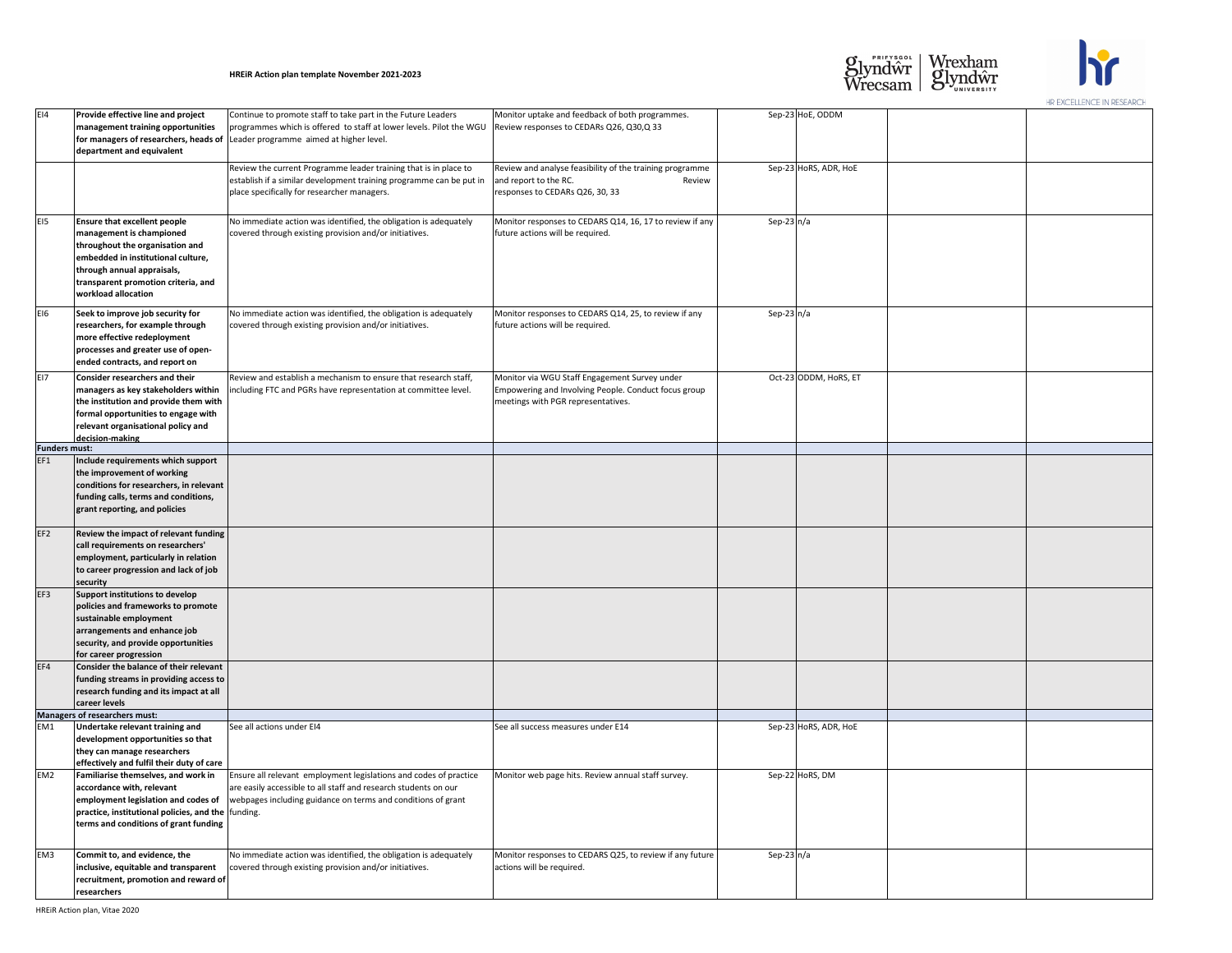| EM4                                    | researchers                                                                                                                                                                                                                            | <b>Actively engage in regular constructive</b> No immediate action was identified, the obligation is adequately<br>$performation$ performance management with their $ covered$ through existing provision and/or initiatives. | Monitor responses to CEDARS Q16, 25, to review if any<br>future actions will be required.                                                                                                                                                                                                                  | Sep-23 $n/a$ |                               |
|----------------------------------------|----------------------------------------------------------------------------------------------------------------------------------------------------------------------------------------------------------------------------------------|-------------------------------------------------------------------------------------------------------------------------------------------------------------------------------------------------------------------------------|------------------------------------------------------------------------------------------------------------------------------------------------------------------------------------------------------------------------------------------------------------------------------------------------------------|--------------|-------------------------------|
| EM <sub>5</sub>                        | <b>Engage with opportunities to</b><br>contribute to relevant policy<br>development within their institution                                                                                                                           | Review and establish a mechanism to ensure that research staff,<br>including FTC and PGRs have representation at committee level.                                                                                             | Monitor via WGU Staff Engagement Survey under<br>Empowering and Involving People. Conduct focus group<br>meetings with PGR representatives.                                                                                                                                                                |              | Oct-23 ODDM, Ho               |
| <b>Researchers must:</b><br>ER1        | <b>Ensure that they work in accordance</b><br>and employment legislation, as well as conditions of grant funding.<br>the requirements of their funder                                                                                  | Ensure all relevant employment legislations and codes of practice<br>with, institutional policies, procedures are easily accessible to all staff, including guidance on terms and                                             | Monitor web page hits. Review annual staff survey.                                                                                                                                                                                                                                                         |              | Sep-22 HoRS, DM               |
| ER <sub>2</sub>                        | and responsibilities                                                                                                                                                                                                                   | Understand their reporting obligations Review the relevant reporting obligations of all researchers and<br>provide a mechanism to ensure these are effectively communicated.                                                  | Monitor via WGU staff engagement Survey 'Structuring<br>Work'.                                                                                                                                                                                                                                             |              | Jul-23 HoRS, HR               |
| ER <sub>3</sub>                        | Positively engage with performance<br>management discussions and reviews<br>with their managers                                                                                                                                        | No immediate action was identified, the obligation is adequately<br>covered through existing provision and/or initiatives.                                                                                                    | Monitor responses to CEDARS Q14, 16, 17 to review if any<br>future actions will be required.                                                                                                                                                                                                               | Sep-23 $n/a$ |                               |
| ER4                                    | Recognise and act on their role as key<br>stakeholders within their institution<br>and the wider academic community                                                                                                                    | Review and establish a mechanism to ensure that research staff,<br>including FTCs and PGRs have representation at committee level.                                                                                            | Monitor via WGU Staff Engagement Survey under<br>Empowering and Involving People.<br>Conduct focus group meetings with PGR and FTC<br>representatives.                                                                                                                                                     |              | Oct-23 ODDM, Ho               |
|                                        | <b>Professional and Career Development</b>                                                                                                                                                                                             |                                                                                                                                                                                                                               |                                                                                                                                                                                                                                                                                                            |              |                               |
| Institutions must:<br>PCD <sub>1</sub> | Provide opportunities, structured<br>support, encouragement and time for<br>of 10 days professional development<br>pro rata per year, recognising that<br>researchers will pursue careers across<br>a wide range of employment sectors | Continue to communicate 10 day professional practice to all<br>researchers and encourage this to be discussed and recorded using<br> researchers to engage in a minimum   the University's Workload Allocation Model.         | Monitor via CEDARS-Q35.<br>Review centralised CPD hours recorded.                                                                                                                                                                                                                                          |              | Oct-23 RDT, HoRS<br><b>HR</b> |
|                                        |                                                                                                                                                                                                                                        | Develop a guide for 'what is professional development' which will be<br>available on the research office webpage and communicated to all<br>researchers                                                                       | Monitor via CEDARS-Q35.<br>Ask researchers at different stages of their research career<br>if they found the guidance useful. Encourage researchers<br>to use the document when completing their PRP and<br>setting out their annual development needs.                                                    |              | Mar-22 HoRS, RDT              |
|                                        |                                                                                                                                                                                                                                        | Encourage all researchers, previously only aimed at research<br>students to attend WGU Researcher Training Sessions.                                                                                                          | Monitor attendance and level of researcher and<br>encourage attendees to complete feedback forms to<br>inform future events.<br>Aim to increase attendance to these sessions by 20%.                                                                                                                       |              | Sep-23 RDT, RDO               |
|                                        |                                                                                                                                                                                                                                        | Promote Research Development awards for external funding, first<br>collaborations and conference contributions.                                                                                                               | Increase applications by 10%<br>Awarded individuals to present at Open House to share<br>with the research community how the funding was used<br>to develop their research.<br>Create case studies with the individuals who win the<br>Awards to showcase how this has further developed their<br>research |              | Sep-23 HoRS, ADI              |
|                                        |                                                                                                                                                                                                                                        | Create a timetable/ calendar of research and professional<br>development opportunities the University is offering and can<br>support.                                                                                         | Increase attendance to research training by 20%.<br>Monitor CEDAR responses to Q14- 'Access to training and<br>development opportunities', 20,26, 30, 33,36                                                                                                                                                |              | Mar-22 HoRs, RIN              |

| ny                   | Sep-23 $n/a$ |                                   |  |
|----------------------|--------------|-----------------------------------|--|
| oup                  |              | Oct-23 ODDM, HoRS, ET             |  |
|                      |              |                                   |  |
|                      |              | Sep-22 HoRS, DM                   |  |
| ing                  |              | Jul-23 HoRS, HR                   |  |
| if any               | Sep-23 $n/a$ |                                   |  |
|                      |              | Oct-23 ODDM, HoRS, ET             |  |
|                      |              |                                   |  |
|                      |              | Oct-23 RDT, HoRS, AD, PVCR,<br>HR |  |
| career<br>hers:<br>ł |              | Mar-22 HoRS, RDT, RDO, RIM        |  |
| ó.                   |              | Sep-23 RDT, RDO. HoRS             |  |
| are<br>ısed<br>their |              | Sep-23 HoRS, ADR, DM. RIM         |  |
| g and                |              | Mar-22 HoRs, RIM, RDO,            |  |





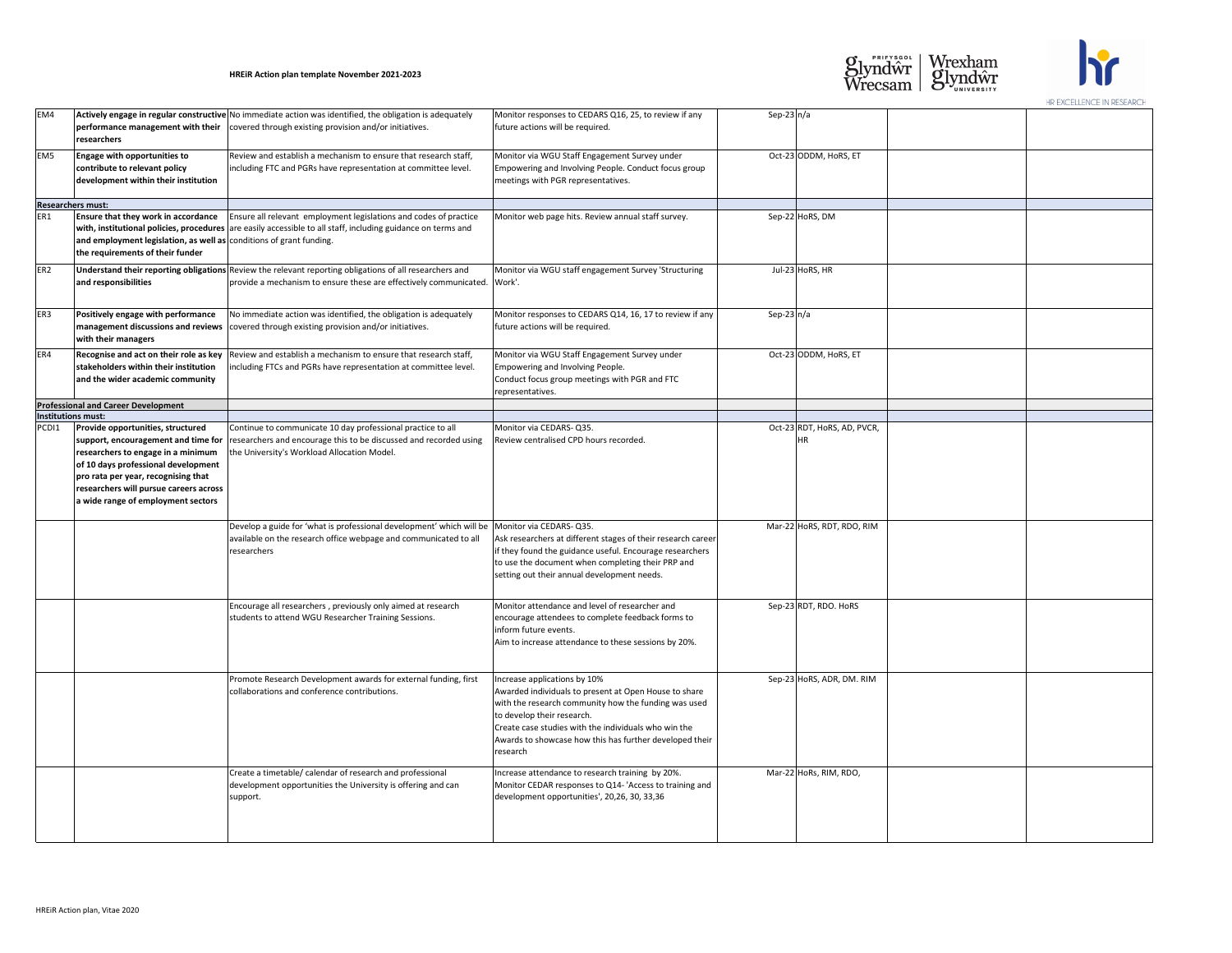| PCD <sub>12</sub> | Provide training, structured support,<br>and time for managers to engage in<br>meaningful career development<br>reviews with their researchers                                                           | Annual Performance & Development Reviews include a section to<br>discuss personal research plans and research development. To guide Consult with managers of researchers to see what further<br>reviewers of the PDR process up coming research training and<br>development opportunities will be shared with research managers.                                                                                                                            | Monitor CEDARS Q28, 30, 31<br>guidance might be required to support this process.<br>Monitor WGU Staff Engagement Survey responses to<br>'Managing Performance'- aim to increase responses by<br>$+4%$                                                                                                                                                                                                    |              | Apr-22 HoRS, RDT, RDO, HR                |
|-------------------|----------------------------------------------------------------------------------------------------------------------------------------------------------------------------------------------------------|-------------------------------------------------------------------------------------------------------------------------------------------------------------------------------------------------------------------------------------------------------------------------------------------------------------------------------------------------------------------------------------------------------------------------------------------------------------|-----------------------------------------------------------------------------------------------------------------------------------------------------------------------------------------------------------------------------------------------------------------------------------------------------------------------------------------------------------------------------------------------------------|--------------|------------------------------------------|
| PCD <sub>13</sub> | professional advice on career<br>management, across a breadth of<br><b>careers</b>                                                                                                                       | <b>Ensure that researchers have access to</b> No immediate action was identified, the obligation is adequately<br>covered through existing provision and/or initiatives.                                                                                                                                                                                                                                                                                    | Monitor responses to CEDARS Q30 to review if any future<br>actions will be required.                                                                                                                                                                                                                                                                                                                      | Sep-23 $n/a$ |                                          |
| PCD <sub>14</sub> | <b>Provide researchers with</b><br>opportunities, and time, to develop<br>their research identity and broader<br>leadership skills                                                                       | Current development of Wrexham Glyndwr Research Information<br>System will enable all staff to create profiles to showcase their<br>research identity.                                                                                                                                                                                                                                                                                                      | Weekly project management meetings of building online<br>research information system. Meet with all research<br>subject leads to discuss how they want to shape their<br>research identity and how this should be presented on our<br>external webpages.<br>Monitor staffs understanding of developing their research<br>identity via CEDARS Q28. Q30                                                     |              | Apr-22 HoRS, CMRA, IT                    |
|                   |                                                                                                                                                                                                          | Encourage researchers to complete personal research plans and<br>submit to the research office to then be able support what<br>development might be required.                                                                                                                                                                                                                                                                                               | Complete continual qualitative analysis of PRPs and meet<br>with individual researchers to discuss what support is<br>needed to further develop their personal plans and as a<br>University achieve metric test goals towards Research<br>Degree Awarding Powers.<br>Monitor CEDAR responses to Q14, 26, 30, 33 Monitor<br>responses to WGU Staff Engagement Survey under'<br><b>Building Capability'</b> |              | Oct-22 HoRS, RDO, RIM, DM                |
|                   |                                                                                                                                                                                                          | Establish research centres and create designated webpages on the<br>external facing Glyndwr website, showcasing examples of impactful<br>research studies in that area.                                                                                                                                                                                                                                                                                     | Review and monitor progress of initiative at the Research<br>Committee.<br>All webpages will be created in consultation with the<br>researchers.                                                                                                                                                                                                                                                          | Sep-23 RIM   |                                          |
|                   |                                                                                                                                                                                                          | The introduction of a new Public Lecture Series; Glyndwr Talks. This<br>will be available to all staff to participate and attend, to help grow<br>their research platform and identity whilst creating opportunities to<br>engage with the public and key stakeholders.                                                                                                                                                                                     | Attendance from the public lectures will be reordered, and<br>presenters will be asked to provide feedback of the event<br>and detail and potential positive impact this has had on<br>their research                                                                                                                                                                                                     |              |                                          |
|                   |                                                                                                                                                                                                          | Continue to promote staff to take part in the Future Leaders<br>programmes which is offered to staff at lower levels. Pilot the WGU<br>Leader programme aimed at higher level.                                                                                                                                                                                                                                                                              | Monitor uptake and feedback of both programmes.<br>Review responses to CEDARs Q26, 30, 33                                                                                                                                                                                                                                                                                                                 |              | Sep-23 HoE, ODDM                         |
| PCD <sub>15</sub> | <b>Recognise that moving between, and</b><br>working across, employment sectors<br>can bring benefits to research and<br>researchers, and support<br>opportunities for researchers to<br>experience this | Creating a research culture internally and work with academics to<br>engage with industry through research and innovation projects.<br>Organise and deliver internal events for promoting activities and<br>sharing best practice<br>Organise opportunities for skills development for academic staff<br>Provide support when needed through accessing external support to<br>increase capacity and expertise. Support in generation of Spin-Out<br>and IP. | Monitor responses to CEDAR Q34- What is your level of<br>interest in engaging in the following aspects of the<br>research system?<br>30+ KT Vouchers per year<br>3+ Mini KTPs per year                                                                                                                                                                                                                    |              | Sep-23 HoE, HoRS, PVCR, DM,<br><b>AD</b> |
|                   |                                                                                                                                                                                                          | Increase of contract research and consultancy work by creating and<br>sustaining industry relationships. Develop key internal relationships.<br>Organise opportunities for skills development for academic staff                                                                                                                                                                                                                                            | Increase in of contract research and consultancy income                                                                                                                                                                                                                                                                                                                                                   |              | Sep-23 HoE, HoRS, PVCR, DM,<br>IAD       |

|                           |              | Apr-22 HoRS, RDT, RDO, HR   |  |
|---------------------------|--------------|-----------------------------|--|
| her:                      |              |                             |  |
|                           |              |                             |  |
| ľ                         |              |                             |  |
|                           |              |                             |  |
|                           |              |                             |  |
| ure                       | Sep-23 $n/a$ |                             |  |
|                           |              |                             |  |
|                           |              |                             |  |
| ne                        |              | Apr-22 HoRS, CMRA, IT       |  |
|                           |              |                             |  |
| our                       |              |                             |  |
| arch                      |              |                             |  |
|                           |              |                             |  |
|                           |              |                             |  |
| eet                       |              | Oct-22 HoRS, RDO, RIM, DM   |  |
|                           |              |                             |  |
| a                         |              |                             |  |
|                           |              |                             |  |
|                           |              |                             |  |
|                           |              |                             |  |
|                           |              |                             |  |
| rch                       | Sep-23 RIM   |                             |  |
|                           |              |                             |  |
|                           |              |                             |  |
| and                       |              |                             |  |
| ent                       |              |                             |  |
| n                         |              |                             |  |
|                           |              |                             |  |
|                           |              | Sep-23 HoE, ODDM            |  |
|                           |              |                             |  |
|                           |              |                             |  |
| $\overline{\mathfrak{h}}$ |              | Sep-23 HoE, HoRS, PVCR, DM, |  |
|                           |              | AD                          |  |
|                           |              |                             |  |
|                           |              |                             |  |
|                           |              |                             |  |
|                           |              |                             |  |
|                           |              |                             |  |
| e                         |              | Sep-23 HoE, HoRS, PVCR, DM, |  |
|                           |              | <b>AD</b>                   |  |
|                           |              |                             |  |
|                           |              |                             |  |
|                           |              |                             |  |





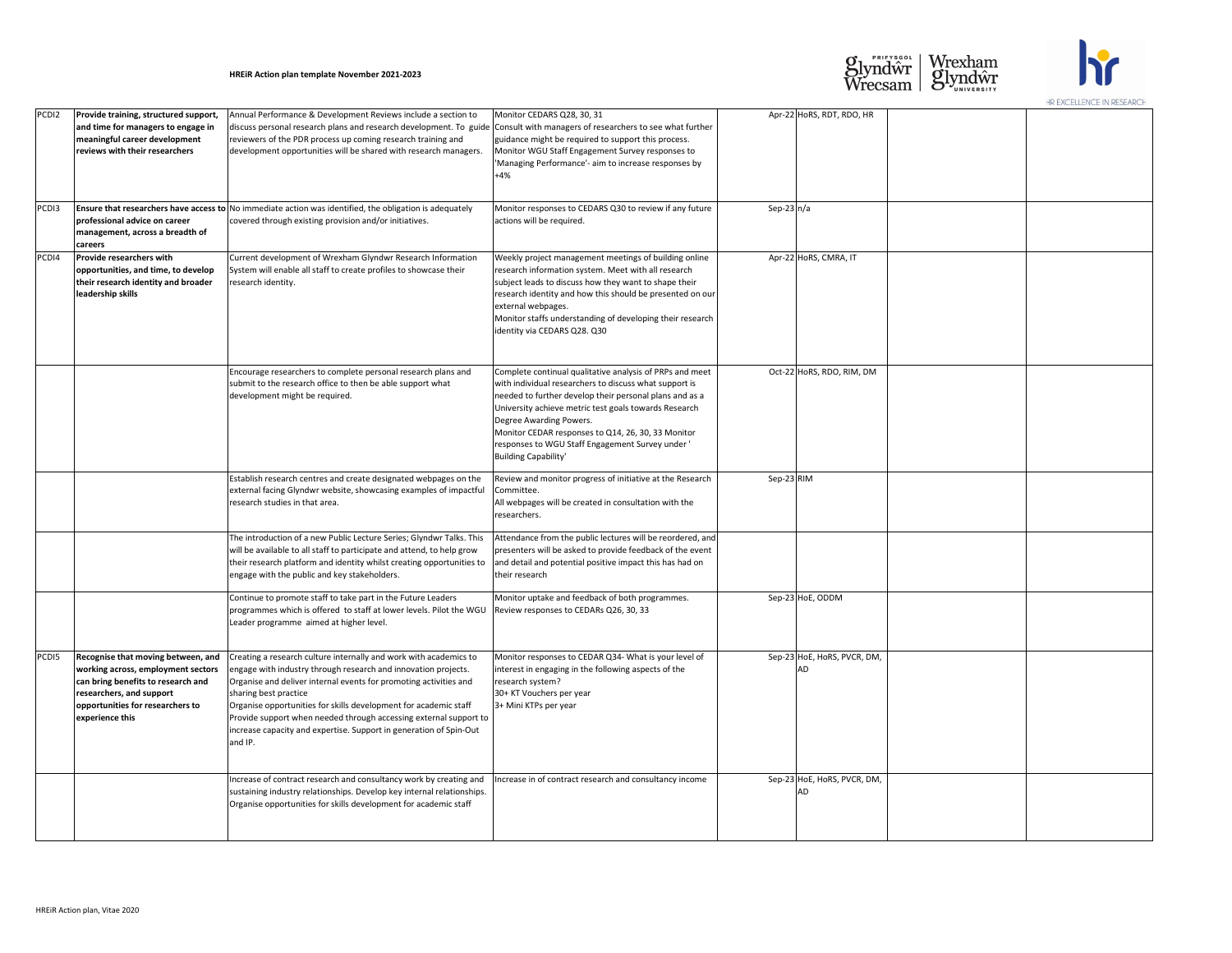| PCD <sub>16</sub>    | Monitor, and report on, the<br>engagement of researchers and their<br>managers with professional<br>development activities, and                                                                                                                                                           | No immediate action was identified, the obligation is adequately<br>covered through existing provision and/or initiatives.                                                                                                      |                                                                                                                                                                                                                                                                                      |
|----------------------|-------------------------------------------------------------------------------------------------------------------------------------------------------------------------------------------------------------------------------------------------------------------------------------------|---------------------------------------------------------------------------------------------------------------------------------------------------------------------------------------------------------------------------------|--------------------------------------------------------------------------------------------------------------------------------------------------------------------------------------------------------------------------------------------------------------------------------------|
|                      | researcher career development<br>reviews.                                                                                                                                                                                                                                                 |                                                                                                                                                                                                                                 |                                                                                                                                                                                                                                                                                      |
| <b>Funders must:</b> |                                                                                                                                                                                                                                                                                           |                                                                                                                                                                                                                                 |                                                                                                                                                                                                                                                                                      |
| PCDF1                | Incorporate specific professional<br>development requirements in<br>relevant funding calls, terms and<br>conditions, grant reporting, and<br>policies. This should include<br>researchers' engagement in a                                                                                |                                                                                                                                                                                                                                 |                                                                                                                                                                                                                                                                                      |
|                      | minimum of 10 days' professional<br>development pro rata per year, and<br>evidence of effective career<br>development planning                                                                                                                                                            |                                                                                                                                                                                                                                 |                                                                                                                                                                                                                                                                                      |
| PCDF2                | <b>Embed the Concordat Principles and</b><br>researcher development into research<br>assessment strategies and processes                                                                                                                                                                  |                                                                                                                                                                                                                                 |                                                                                                                                                                                                                                                                                      |
| PCDF3                | Acknowledge that a large proportion<br>of the researchers they fund will move<br>on to careers beyond academia, and<br>consider how they can encourage and<br>support this within their remit                                                                                             |                                                                                                                                                                                                                                 |                                                                                                                                                                                                                                                                                      |
|                      | <b>Managers of researchers must:</b>                                                                                                                                                                                                                                                      |                                                                                                                                                                                                                                 |                                                                                                                                                                                                                                                                                      |
| PCDM1                | discussions with their researchers,<br>including holding a career<br>development review at least annually                                                                                                                                                                                 | Engage in regular career development   Encourage researchers to submit their PRP to the research office<br>after completing their annual performance development review.                                                        | Email PDR reviewers to remind them of this process after<br>completing stage 3 of review.<br>Consult with managers of researchers to see what further<br>guidance might be required to support this process.<br>Aim for a 20% increase in PRPs submitted.                            |
| PCDM2                | Support researchers in exploring and<br>example, through the use of mentors<br>and careers professionals, training,<br>and secondments                                                                                                                                                    | No immediate action was identified, the obligation is adequately<br>preparing for a diversity of careers, for covered through existing provision and/or initiatives.                                                            | Monitor responses to CEDAR questions Q17, 25, 28, 30 to<br>review if any future actions will be required.                                                                                                                                                                            |
| PCDM3                | Allocate a minimum of 10 days pro<br>rata, per year, for their researchers to<br>engage with professional<br>development, supporting researchers<br>to balance the delivery of their<br>research and their own professional<br>development.                                               | Through 'research briefings' to research line managers<br>communications on 'what is professional development' and<br>timetable of upcoming events will be sent out.                                                            | Increase attendance to Research Office training events<br>and sessions by 20%.<br>Monitor PGR research training satisfaction in PGR survey.<br>Monitor attendance of FTC researchers to events available<br>Review CEDARS responses to Q14,26, 35, 36, 21                            |
| PCDM4                | Identify opportunities, and allow time<br>(in addition to the 10 days<br>professional development allowance),<br>for their researchers to develop their<br>research identity and broader<br>leadership skills, and provide<br>appropriate credit and recognition for<br>their endeavours. | Promote Research Development awards for external funding, first<br>collaborations and conference contributions.                                                                                                                 | Continue to communicate the development awards the<br>Research Office has available.<br>All individuals who win an award will create a report and<br>present at Open House at how the funding has further<br>developed their research.<br>Increase applications of the Awards by 10% |
|                      |                                                                                                                                                                                                                                                                                           | Provide guidance for research managers, with regards to supporting<br>researchers to develop their research identity, leadership skills,<br>engaging in career development conversations, and recognition and<br>value at work. | Communicate guidance, Review CEDARS responses to<br>Q14,26, 35, 36, 21, review WGU Staff engagement survey<br>'Living the University's Values.                                                                                                                                       |

| er:              |              | Apr-23 DoF, AD, HoRS                      |  |
|------------------|--------------|-------------------------------------------|--|
| her              |              |                                           |  |
| $\mathsf{to}$    | Sep-23 $n/a$ |                                           |  |
| ey.<br>able      |              | Dec-22 DoF, AD, HoRS, ODDM,<br><b>RDT</b> |  |
| $\epsilon$<br>ıd |              | Sep-23 HoRS, ADR, DM                      |  |
| ey               |              | Mar-23 HoRS, RDT, ADR                     |  |